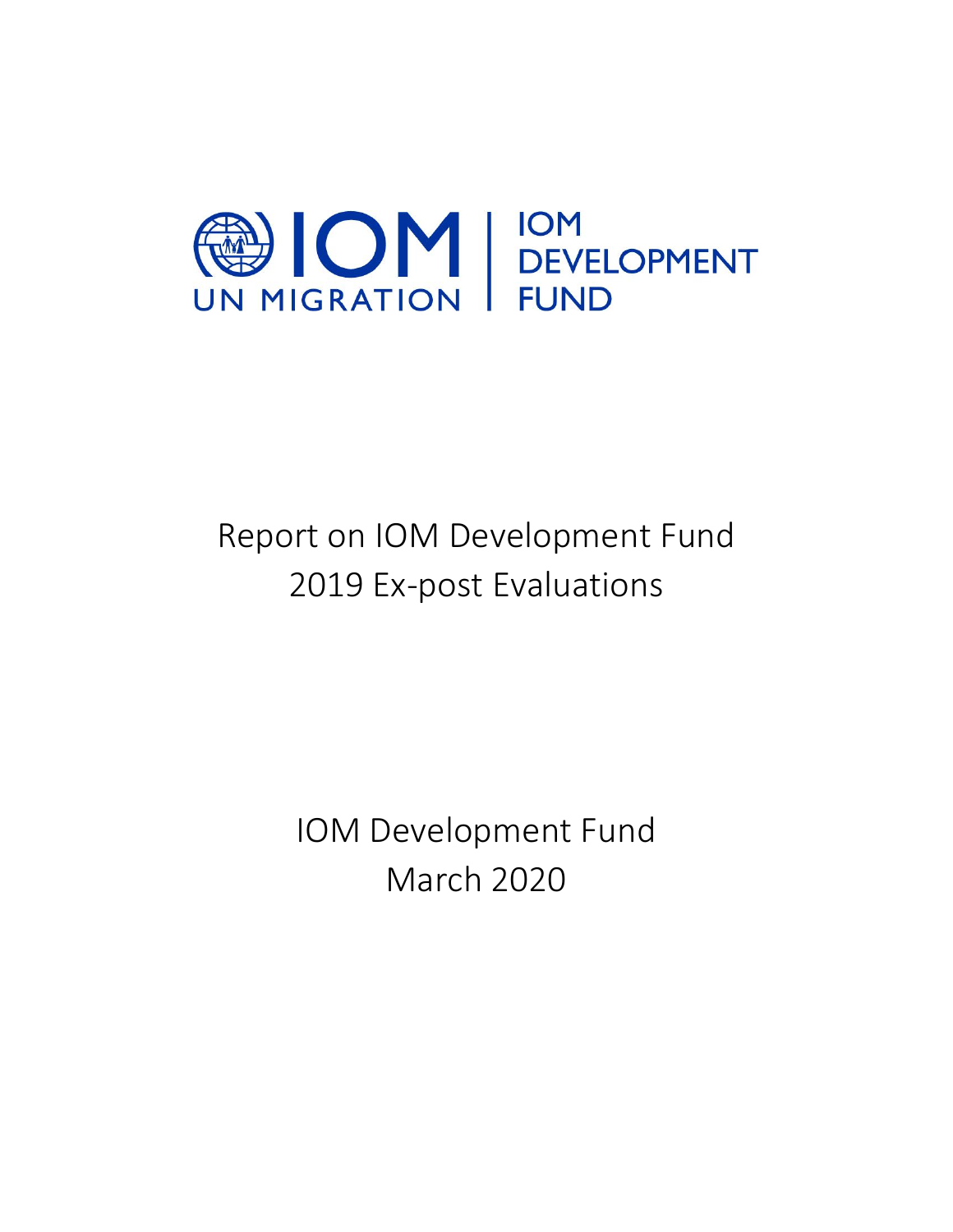# Contents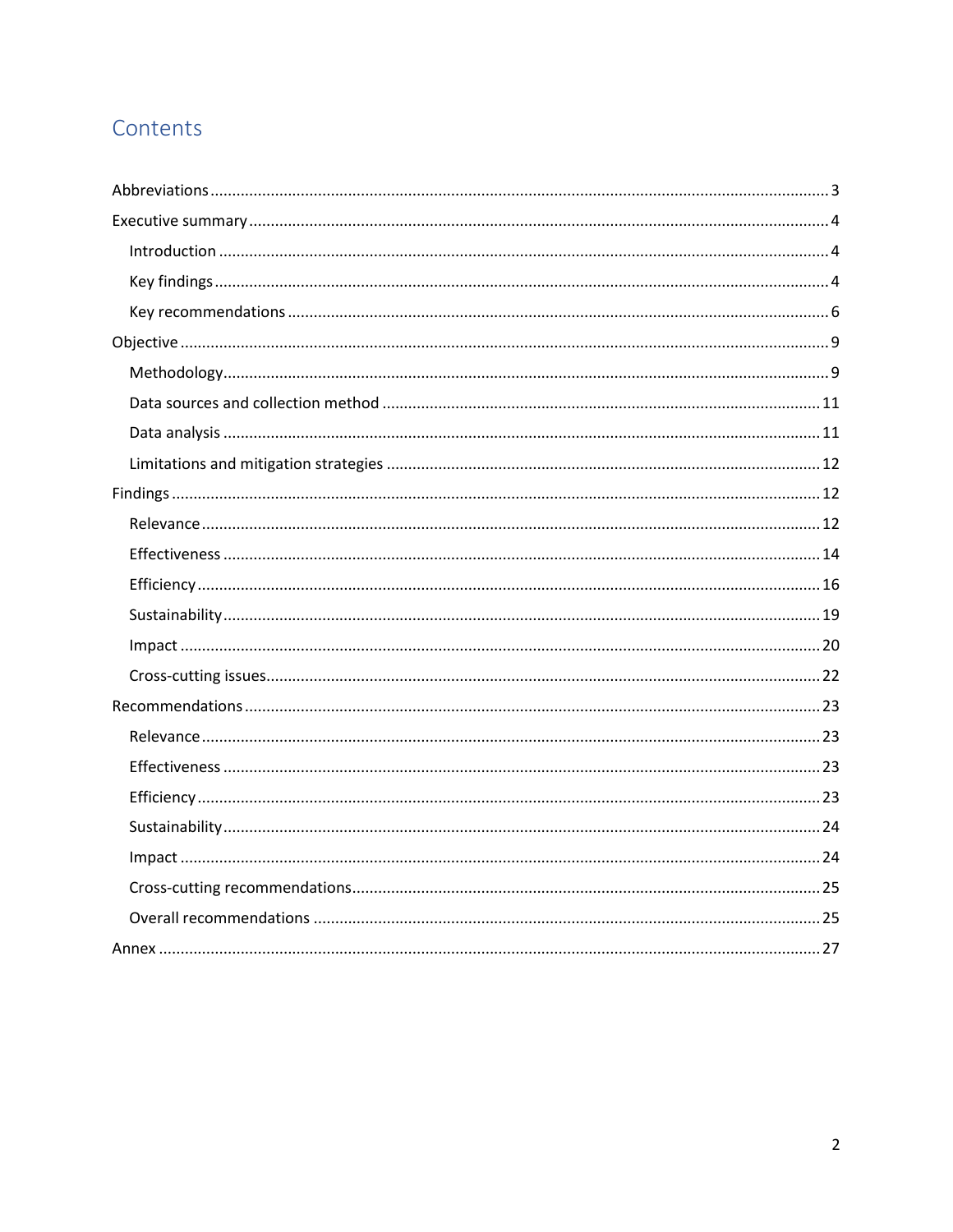# <span id="page-2-0"></span>Abbreviations

| <b>CREST</b> | Corporate Responsibility in Eliminating Slavery and Trafficking           |
|--------------|---------------------------------------------------------------------------|
| NGO          | Non-governmental organization                                             |
| OECD/DAC     | Organisation for Economic Co-operation and Development / Development      |
|              | Assistance Committee                                                      |
| PRIMA        | Project Information and Management Application, used to record and access |
|              | information on IOM projects                                               |
| SDG.         | Sustainable Development Goal                                              |
| SMART        | Specific, measurable, achievable, relevant, time-bound                    |
| TWG/SC       | Technical working group / steering committee                              |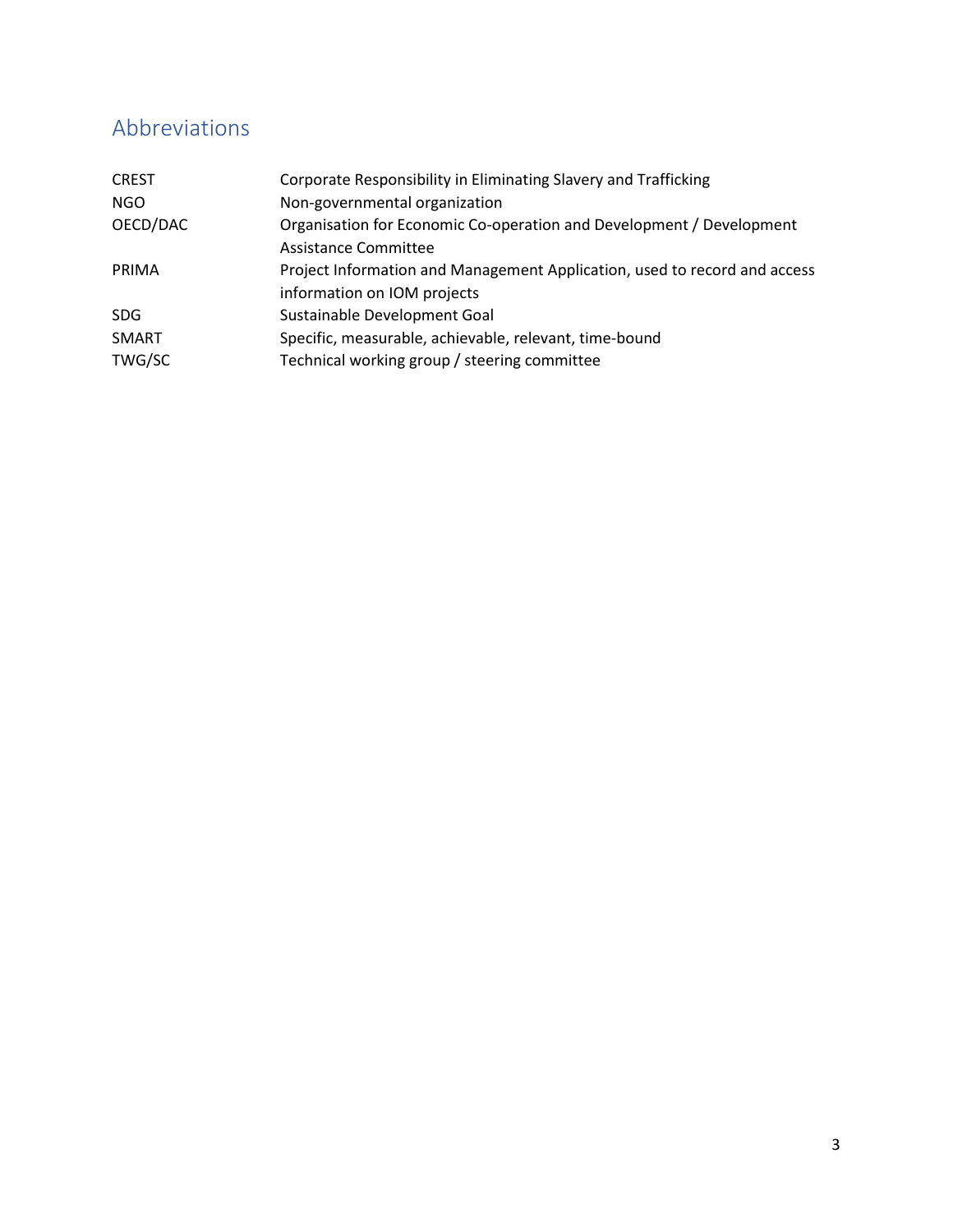# <span id="page-3-0"></span>Executive summary

## <span id="page-3-1"></span>**Introduction**

The IOM Development Fund has completed a review of all ex-post evaluations (internal and external) of Fund projects that were carried out between 2013 and 2017<sup>1</sup> and for which evaluation reports were submitted during the 2019 calendar year. The purpose of the review was to collate and analyse the main evaluation findings, identify lessons learned and make recommendations. This report on the review will be shared with project developers, managers, technical specialists and any other relevant stakeholders in order to better equip IOM staff to improve the effectiveness and efficiency of current and future Fund projects. It is intended to promote transparency and accountability, which will in turn facilitate the Fund's decision-making in respect of future project funding approval. The review is evidence of the IOM Development Fund's ongoing commitment to results-based management.

This report constitutes a brief assessment of 26 ex-post evaluation reports on 28 projects.<sup>2</sup>

## <span id="page-3-2"></span>Key findings

This section presents the key findings of the data collection and analysis process. It is organized according to the OECD/DAC main evaluation criteria of relevance, effectiveness, efficiency, sustainability and impact.

## Relevance

- $\triangleright$  The projects were highly relevant to the needs of the beneficiary countries.
- $\triangleright$  The initiatives evaluated were taken in direct response to needs assessments carried out using a participatory approach.
- $\triangleright$  The projects were aligned with national priorities and regional strategies.
- $\triangleright$  The projects demonstrated good levels of flexibility.
- $\triangleright$  Inconsistencies were found in most results matrices (e.g. poorly worded outcomes/outputs; use of non-SMART indicators that made it difficult to monitor progress and/or capture certain impacts).
- $\triangleright$  Explicit theories of change were generally speaking absent. As a result, explanations of how and why a set of activities and intended results would bring about the changes the project sought to achieve were weak. Projects were nonetheless logically developed overall, with activities leading to the delivery of outputs and outputs leading to achievement of outcomes.
- ➢ All the projects were aligned with the IOM Migration Governance Framework and the United Nations SDGs.
- $\triangleright$  The projects were found to be closely aligned with the IOM Development Fund's overall objective of supporting developing Member State efforts to strengthen their migration management capacity.

 $1$  The review did not include the external ex-post evaluations carried out by OWL RE, a research and evaluation consultancy.

<sup>&</sup>lt;sup>2</sup> In two instances, two projects actually constituted one overarching project; hence only one ex-post evaluation report was delivered, for a total of 26 ex-post evaluation reports (instead of 28). In addition, 22 projects were assessed in 2018 and 9 in 2017.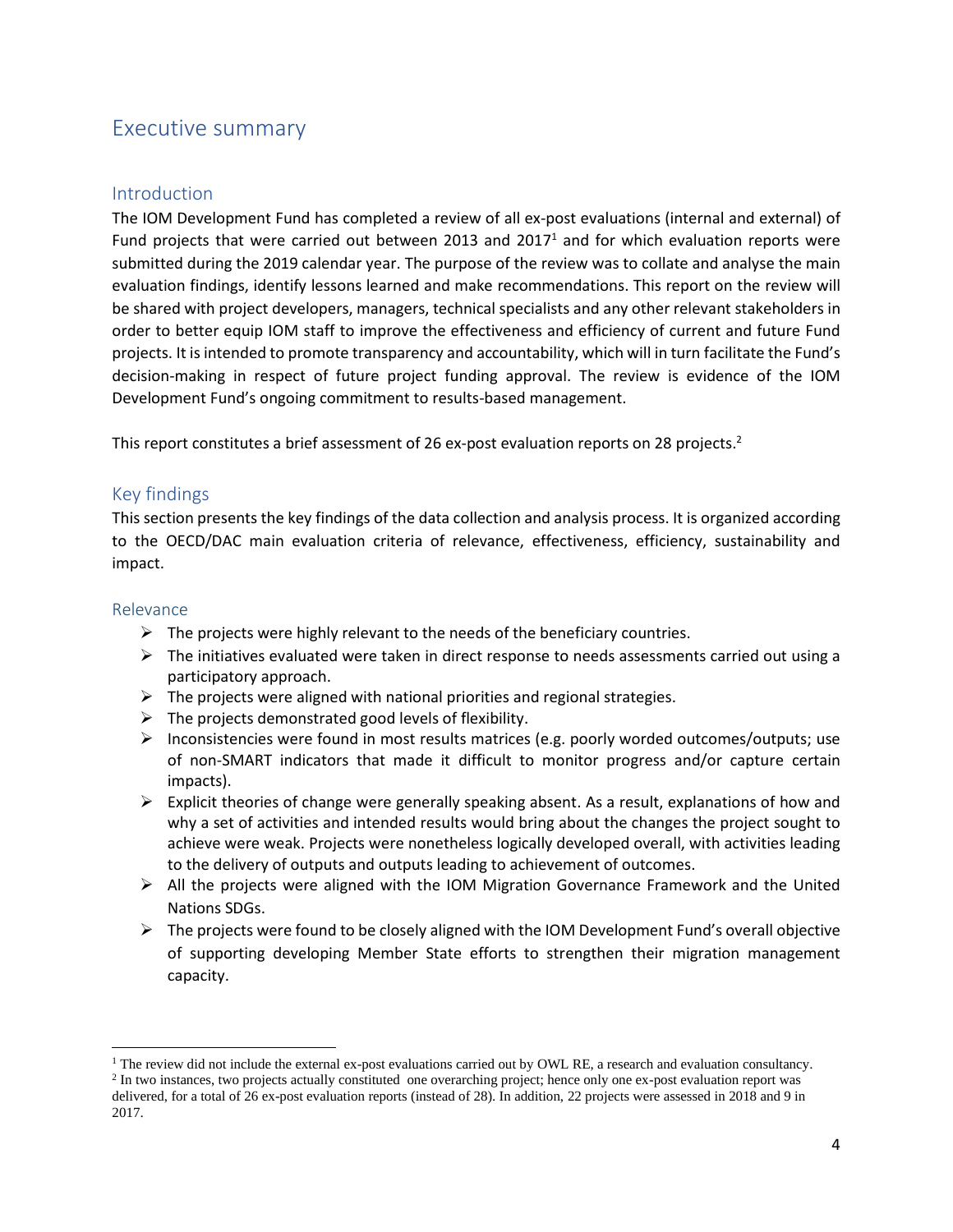#### Effectiveness

- $\triangleright$  The projects achieved their intended outputs and outcomes.
- $\triangleright$  The beneficiaries' early involvement and active participation in project planning and implementation were essential for effective and successful project implementation.
- $\triangleright$  Interministerial coordination mechanisms and working groups proved to be of paramount importance when it came to keeping partners engaged and active.
- $\triangleright$  In line with the above, a clear definition of individual roles and responsibilities (e.g. TWG/SC) was found to be crucial for projects to deliver results.
- $\triangleright$  The projects were found to be highly adaptive to external conditions.
- $\triangleright$  When project objectives were not achieved, it was often because they had been formulated too ambitiously.
- $\triangleright$  In some cases, failure to communicate and share information with target government institutions led to misunderstandings on the intended project objectives and challenges during implementation.
- ➢ Objectives and outcomes proved to be more difficult to achieve in regional projects involving more than two countries.
- $\triangleright$  Project design quality was found to affect project effectiveness.
- $\triangleright$  Measuring project effectiveness gave rise to many concerns, especially in the frequent absence of a results monitoring framework.

## **Efficiency**

- $\triangleright$  There was good evidence of project efficiency.
- $\triangleright$  The projects created synergies and collaborated with key partner institutions to avoid duplication of efforts, reduce costs and maximize impact.
- ➢ Technical coordination mechanisms/working groups were particularly useful for creating synergies.
- $\triangleright$  Most of the projects (and especially regional projects) had unrealistic time frames.
- $\triangleright$  Monitoring procedures were found to be weak.
- ➢ Robust results monitoring frameworks, coupled with effective technical coordination bodies, were found to be very useful for achieving results within a specific time frame.
- $\triangleright$  Savings, when there were any, did not negatively affect the attainment of outcomes.
- $\triangleright$  Most delays in implementation were related to political turmoil, staff turnover, remote management, inadequate planning and the absence of monitoring tools.

## **Sustainability**

- ➢ Projects that consulted extensively with stakeholders, from inception and throughout implementation, were more likely to be sustainable.
- $\triangleright$  The limited availability of financial resources, political factors, government staff turnover and lack of coordination among key institutions were reported as the four main factors negatively affecting project sustainability.
- $\triangleright$  Sustainability and/or resource mobilization strategies were found to be lacking.
- $\triangleright$  Website sustainability was often jeopardized by a lack of financial and technical resources.

#### Impact

 $\triangleright$  In most cases, it was too early to assess the projects' long-term impact.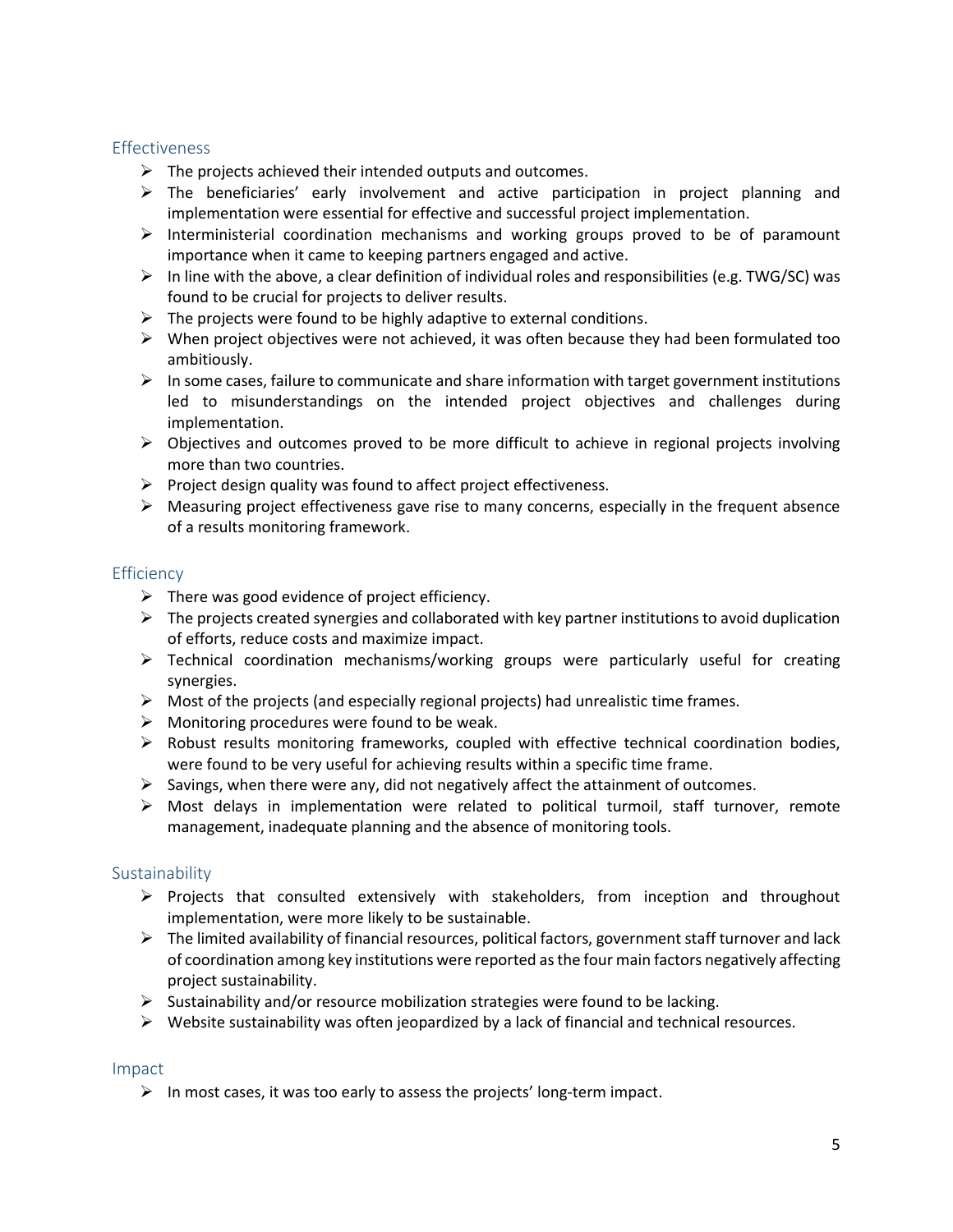- $\triangleright$  Numerous positive changes were nonetheless identified. The projects mainly helped strengthen government migration management capacities, paving the way for wider initiatives.
- $\triangleright$  For regional projects, the level of impact often differed from one country to another.
- $\triangleright$  The projects could have significant long-term impacts if they received further support in the form of sustainability measures.

#### Cross-cutting issues

- $\triangleright$  Most project results reflected adherence to a rights-based approach, even though this was not explicitly stated in most of the project concepts.
- $\triangleright$  Gender mainstreaming was often limited to disaggregation by sex.
- $\triangleright$  Other factors and further analysis of how gender roles, relations and inequalities were addressed were often missing or not sufficiently developed.

## <span id="page-5-0"></span>Key recommendations

The review findings resulted in recommendations that are set out below according to the OECD/DAC criteria of relevance, effectiveness, efficiency, sustainability and impact.

#### Relevance

- ➢ Establish a coordination mechanism/stakeholder working group to strengthen ownership and sustainability prospects.
- $\triangleright$  Develop robust results matrices, formulate outcomes and outputs correctly, and establish a clear and logical causal relationship between activities, outputs and outcomes; make specific assumptions that hold true and use SMART indicators.
- $\triangleright$  Avoid overly ambitious objectives (e.g. objectives that cover several thematic areas) and be mindful that their achievement may depend on other, external factors.
- $\triangleright$  Clearly articulate expected results in results statements (e.g. formulation of outcomes and outputs), making sure that they reflect the underlying theory of change.
- $\triangleright$  Conduct an external environment analysis to develop an accurate risk mitigation strategy
- $\triangleright$  Involve key project partners in project design using a participative and coordinated approach.
- $\triangleright$  Carefully assess the viability of regional projects (e.g. number of countries involved, time frame, challenges related to remote management).

## Effectiveness

- $\triangleright$  Regularly monitor project progress with a view to the continued alignment of intended results and stakeholder priorities.
- $\triangleright$  Develop robust results monitoring frameworks and detailed work plans to ensure proper monitoring of activities; use PRIMA for All, in particular the Results Monitoring and MS Project modules, and track progress for every single indicator.
- $\triangleright$  Draw up detailed terms of reference when establishing technical working groups.
- $\triangleright$  Ensure active participation and ownership of all stakeholders, from inception and throughout implementation, by holding regular meetings/working groups (ideally, once a month).
- $\triangleright$  In line with the above, organize frequent meetings with the project staff and key partners to monitor progress on activities, identify potential challenges and update risk-mitigation strategies and activities as required.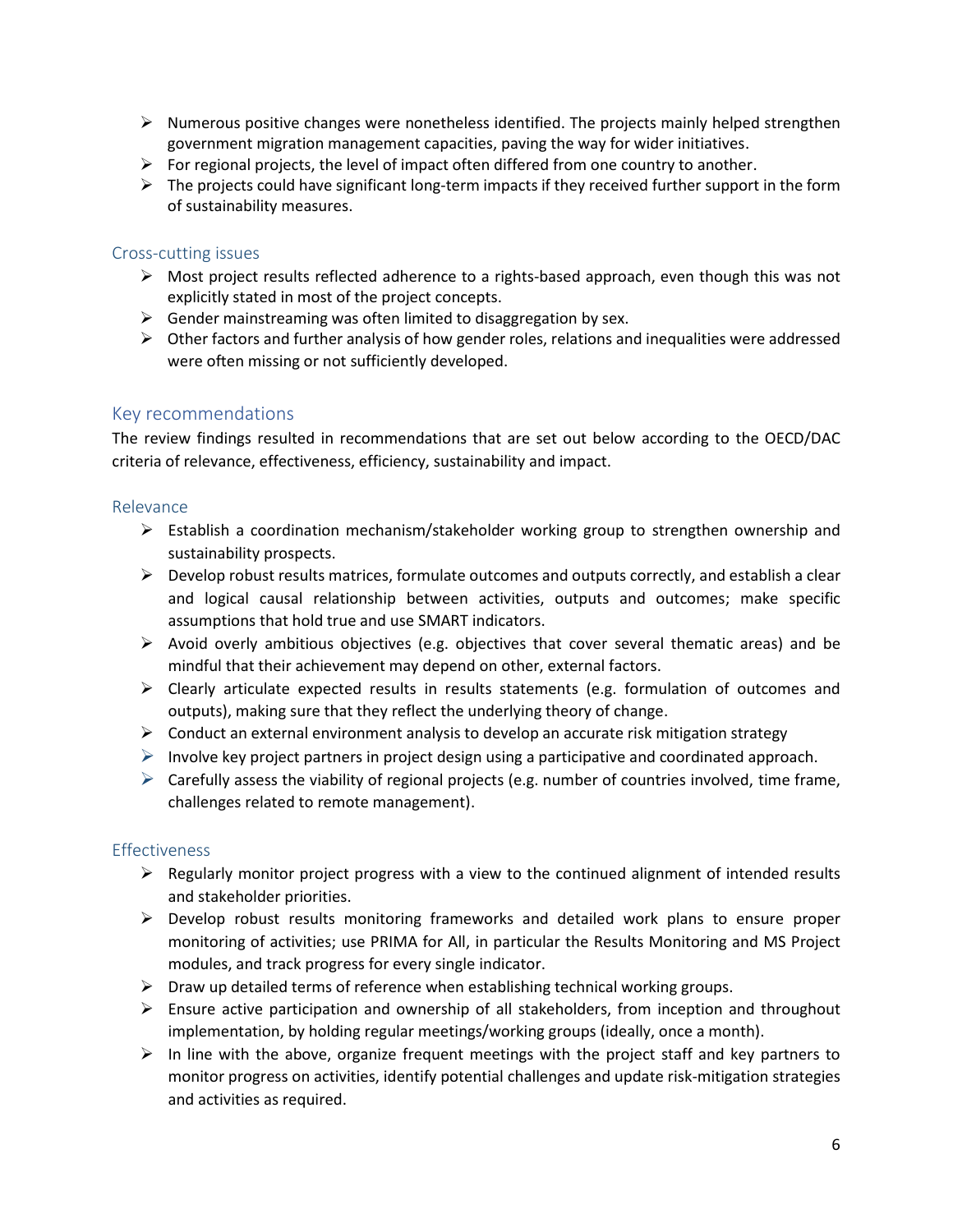$\triangleright$  Review the scope of regional projects to make sure that results can be achieved in all the beneficiary countries.

## **Efficiency**

- $\triangleright$  Regularly monitor progress and the use of financial resources to ensure adherence to IOM/IOM Development Fund financial guidelines and allow for forecasting and any adjustments needed.
- $\triangleright$  Develop a detailed work plan for all specific activities and any related tasks well in advance, in order to avoid delays.
- $\triangleright$  Draw up realistic time frames for all projects, but especially regional ones.
- $\triangleright$  Remain attentive to partners' evolving needs and respond flexibly (always in coordination with the Fund).
- $\triangleright$  Encourage contributions from partners by establishing partnerships/creating synergies.
- $\triangleright$  Include dissemination/visibility strategies in the project design, to avoid any delays related to translation or publication of final products.
- $\triangleright$  Assess whether certain activities can take place before expenses are charged/the project code is issued (e.g. setting up coordination mechanisms before the project is activated to avoid delays during the first months of implementation).

## **Sustainability**

- $\triangleright$  Strengthen project ownership by encouraging key partners to take the lead in activities.
- $\triangleright$  Reiterate the importance of frequent working group meetings during implementation and after project completion.
- $\triangleright$  From inception onwards, involve a multitude of stakeholders (private sector, academia, NGOs, etc.) in order to encourage synergies and maximize the possibilities to secure further funding and/or continuity of activities.
- $\triangleright$  From inception onwards, encourage the development of a more holistic programmatic approach, to allow synergies with broader processes and to attract external donors.
- $\triangleright$  Update the project deliverables to ensure that they are relevant in the long run.
- $\triangleright$  Develop and implement a robust risk management plan, to mitigate negative impacts and promote project resilience.
- $\triangleright$  In the case of regional offices, consider setting up a monitoring unit and allocating human and financial resources with a view to providing ad hoc technical assistance to partners in need.

## Impact

- $\triangleright$  Develop robust results matrices with SMART indicators for impact assessments, especially with regard to increases in knowledge, changes in behaviour and numbers of beneficiaries.
- $\triangleright$  Involve all stakeholders and communicate the project's objectives, to avoid any misunderstandings and/or unintended negative consequences for project partners.
- $\triangleright$  For regional projects, establish smooth and regular communication systems with all countries, including those without an in-country management site, to maintain a close relationship with key stakeholders and ensure effective implementation.
- $\triangleright$  Include sustainability measures from the design phase, to allow synergies to emerge during implementation and help strengthen project impact.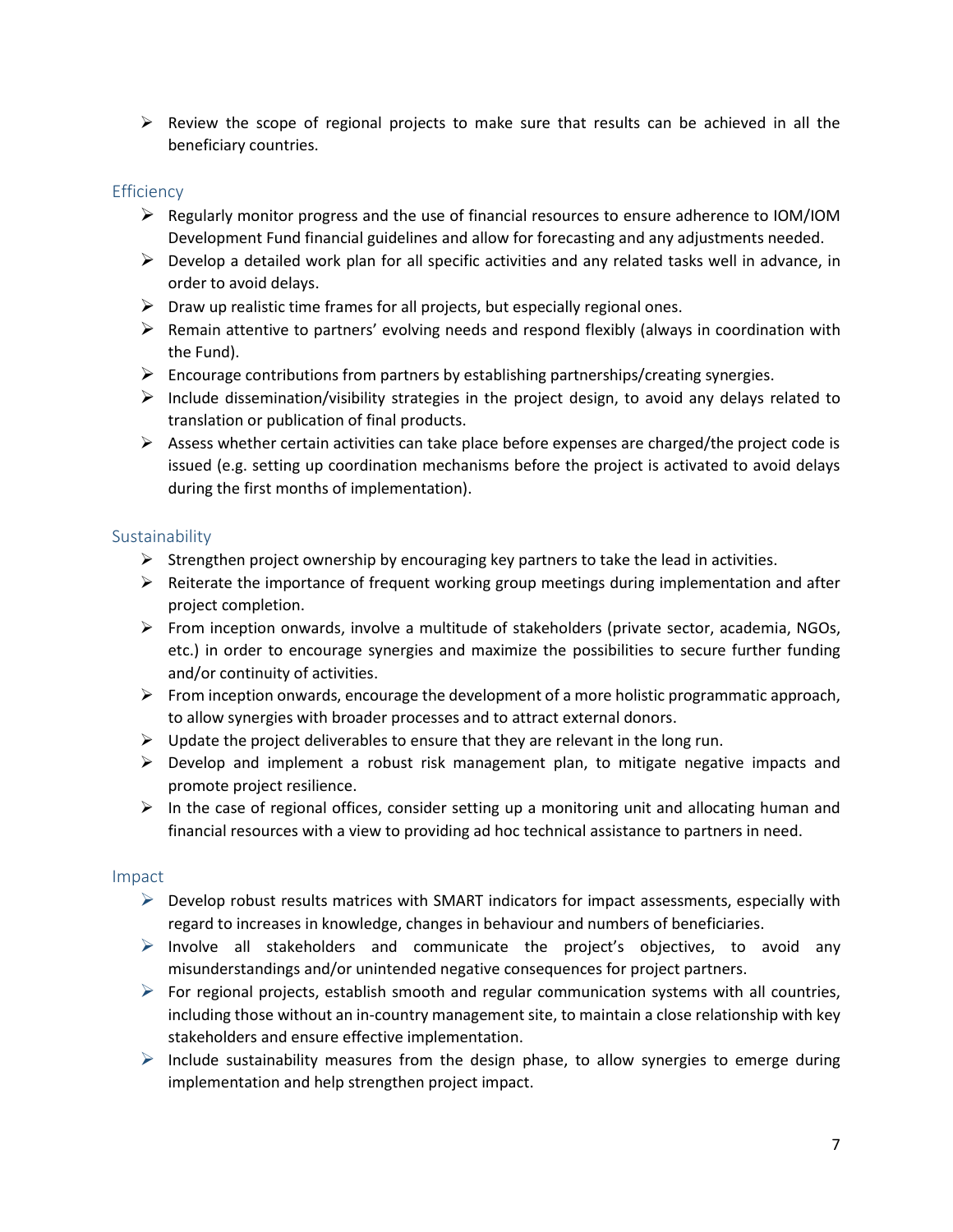#### Cross-cutting recommendations

- $\triangleright$  Whenever possible, conduct a needs assessment involving all gender groups during the design phase.
- $\triangleright$  Strive to further mainstream gender and a rights-based approach in the project proposals, interim and final reports, and any deliverables (e.g. use correct terminology).
- $\triangleright$  During implementation, include all gender groups in activities and ensure representativity among decision-makers.
- $\triangleright$  Report not only sex-disaggregated data but also the implications of project activities/deliverables for different gender groups.

## Overall recommendations

- ➢ **For regional offices:** Strengthen IOM project development capacity, especially with regard to the design and formulation of robust results matrices and SMART indicators.
- ➢ **For regional offices:** Strengthen IOM monitoring capacity.
- ➢ **For regional and other offices:** Develop a readiness assessment tool that provides a comprehensive analysis of the capacity of each country and of IOM staff to undertake a given project.
- ➢ **For regional and other offices:** Encourage the use of PRIMA so that IOM offices are fully aware of programming continuity and institutional memory is maintained at the country and global levels.
- ➢ **For project developers:** During the project development phase, carefully assess, with key project partners, the human and financial resources needed to ensure continuity of activities and develop a sound and feasible approach to sustainability.
- ➢ **For project developers:** For regional projects, factor national contexts and socioeconomic conditions into project design and align the budget accordingly.
- ➢ **For project developers/endorsers/IOM Development Fund:** Ensure that there is a clear dissemination/visibility strategy for research and investigation projects. The ultimate purpose of any research/feasibility studies should be explicitly stated and accompanied by a dissemination strategy, which should itself be supported by a strong theory of change explaining the place of product dissemination in the causality chain to ensure the achievement of project objectives.
- ➢ **For project managers:** Good migration governance requires partnerships to broaden understanding of migration and develop comprehensive and effective approaches; ensure, therefore, that a variety of stakeholders provide input for and participate in project implementation (e.g. civil society organizations, private sector, NGOs, academia).
- ➢ **For the IOM Development Fund and Office of the Inspector General:** Make it mandatory to use the standard Final Evaluation Report Template,<sup>3</sup> to avoid variations in scope/quality and to ensure a more standardized and systematic approach to results-based management.
- ➢ **For the IOM Development Fund and Office of the Inspector General:** Encourage ex-post evaluations by thematic area within regions, in order to promote a more holistic programmatic approach.

<sup>3</sup> IOM, *[IOM Project Handbook](https://publications.iom.int/system/files/pdf/iom_project_handbook_6feb2012.pdf)* (second edition) (Geneva, 2011), p. 476.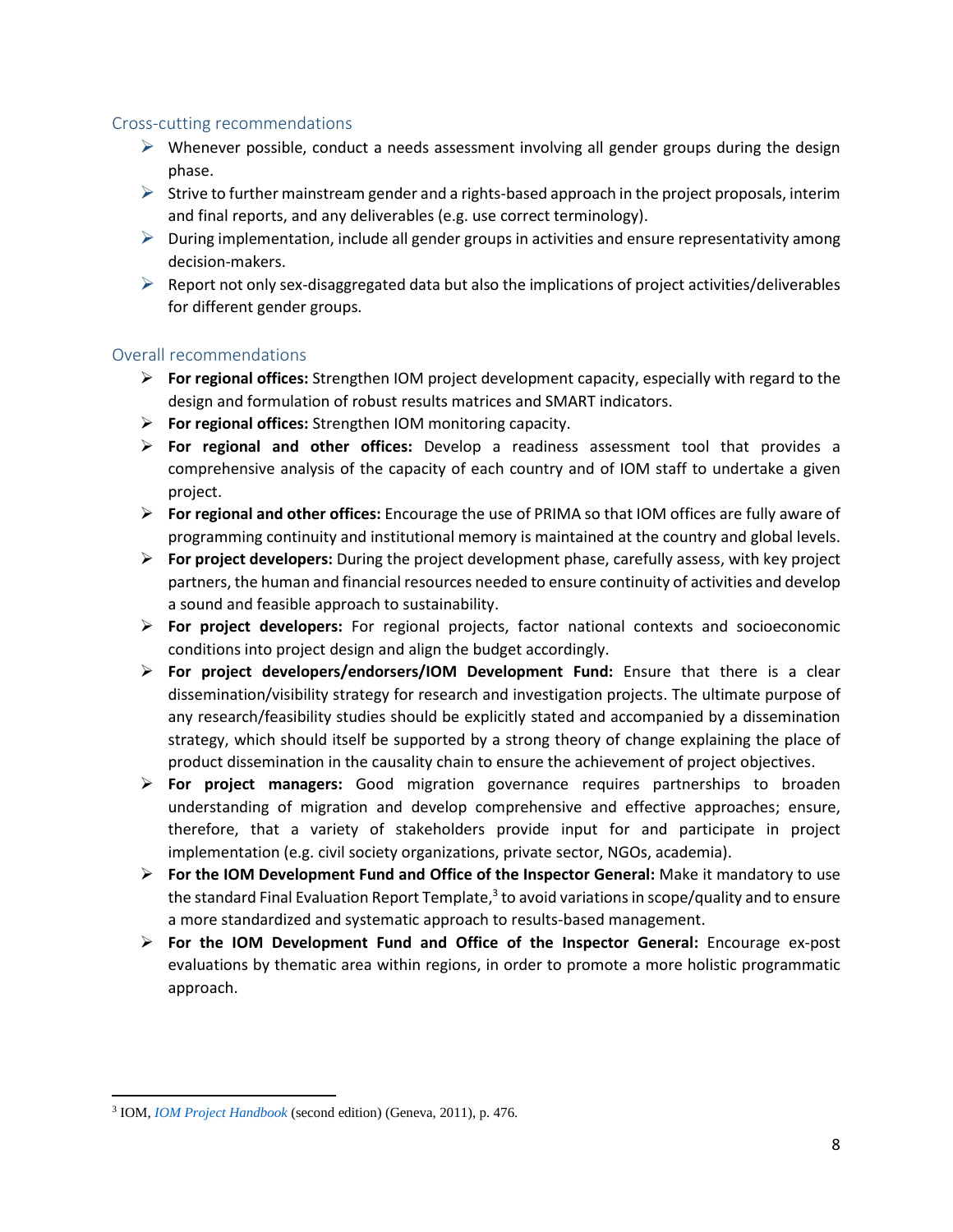# <span id="page-8-0"></span>Objective

Ex-post evaluations of all IOM Development Fund projects within 6 to 12 months of project completion have been mandatory since 2017. The evaluations enable the Fund to provide information on what worked, what didn't, and why, and more systematically to identify good practices and lessons learned with a view to building on project achievements for potential future interventions. They play a crucial role in holding the Fund, IOM offices and project partners accountable for project results.

The objective of the review conducted in 2020 was to assess all the ex-post evaluations (internal and external) of projects carried out between 2013 and 2017 for which reports were submitted to the Fund during the 2019 calendar year.<sup>4</sup> This report, in turn, summarizes the review's key findings, identifies lessons learned and provides recommendations to be taken into consideration by IOM staff when developing, implementing and monitoring Fund projects, with a view to improving the effectiveness and efficiency of current and future projects, and by the Fund itself during the disbursement decision-making process.

The report will be shared widely with IOM practitioners engaged in project activity.

## <span id="page-8-1"></span>Methodology

The project sample for the review comprises all projects funded by the IOM Development Fund from 2013 to 2017 for which ex-post evaluation reports were submitted during the 2019 calendar year.

The 28 projects reviewed spanned multiple geographical regions and thematic areas (see Figures 1, 2 and 3 below). The total number of ex-post evaluation reports considered by the review was 26.<sup>5</sup> The list of all target projects is provided in Annex 1.

The review was conducted in conformity with international evaluation standards, in particular the OECD/DAC principles and guidelines.

The conclusions reached are those of the evaluator, based on the findings and evidence collected from the target projects.

<sup>4</sup> The review did not include the external ex-post evaluations carried out by OWL RE, a research and evaluation consultancy. <sup>5</sup> In two instances, two projects actually constituted one overarching project; hence only one ex-post evaluation report was delivered, for a total of 26 ex-post evaluation reports (instead of 28).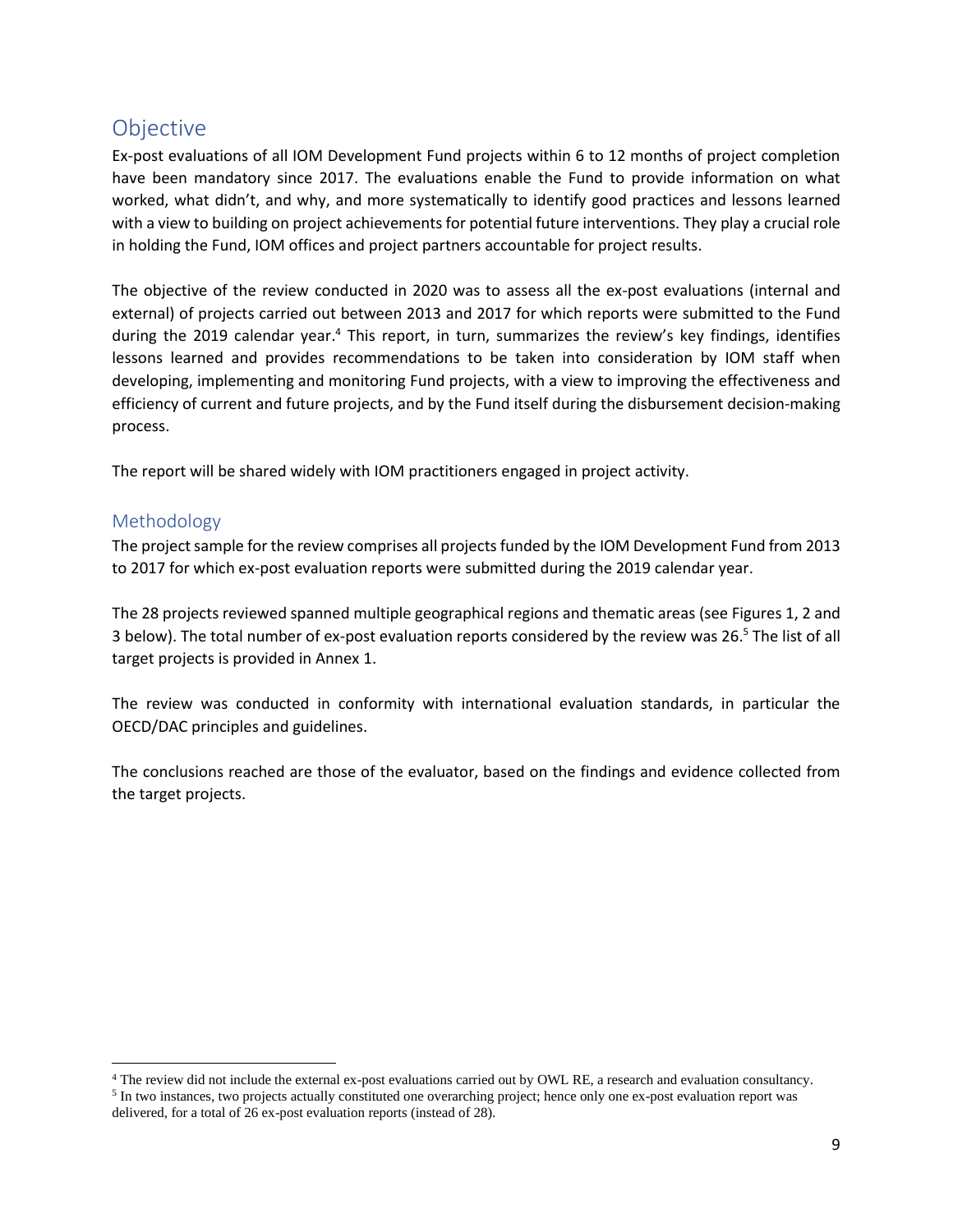#### **Figure 1. Number of target projects by region**



**Figure 2. Target projects by geographical coverage**



**Figure 3. Number of target projects by type**

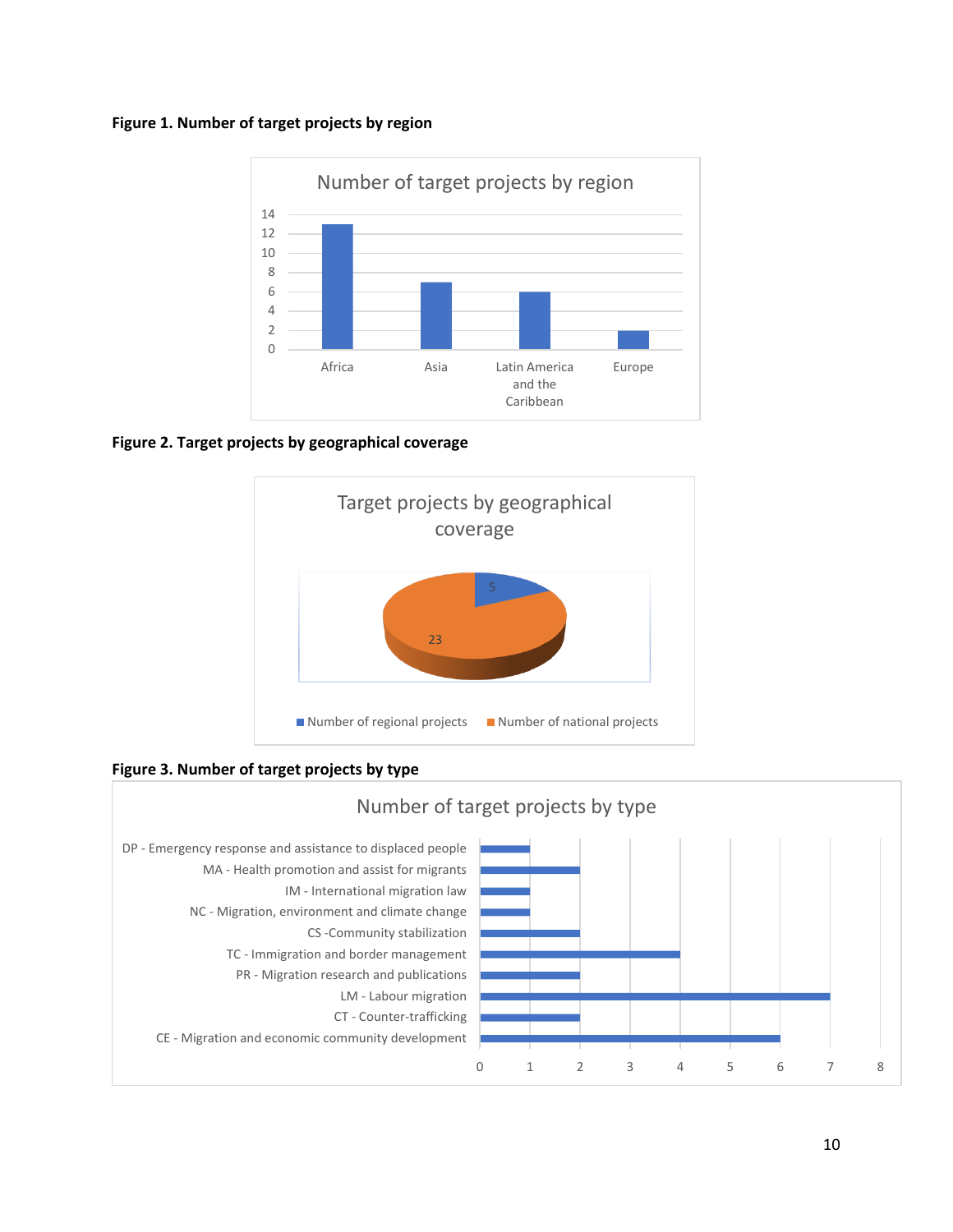## <span id="page-10-0"></span>Data sources and collection method

Data were collected by reviewing all ex-post evaluation reports received throughout the 2019 calendar year and the final narrative and financial reports of all relevant projects. The input provided by beneficiaries<sup>6</sup> in the course of consultations carried out during the ex-post evaluations was also considered.

A master database was developed to collect data and organize the findings according to the OECD-DAC criteria of relevance, effectiveness, efficiency, sustainability and impact. Cross-cutting themes of gender mainstreaming and a human rights-based approach to programming were also included.

## <span id="page-10-1"></span>Data analysis

Quantitative and qualitative approaches were used to analyse the findings of the document review. Triangulation (reviewing two sources of data) was used to confirm and substantiate findings and bring to light any weaknesses in the evidence.

By consolidating the collected inputs from the master database, the review produced a qualitative analysis per OECD-DAC criteria and a quantitative analysis of trends across the target projects. In addition, lessons learned were identified and summarized in order to formulate recommendations.

The findings were analysed by evaluation criteria based on the scale set out in Table 1.

#### **Table 1. Evaluation criteria scale and explanation**

| Rating        |                                         | <b>Explanation</b>                               |  |  |
|---------------|-----------------------------------------|--------------------------------------------------|--|--|
| 5             | Excellent (always)                      | There is evidence of strong collaboration and/or |  |  |
|               |                                         | contributions exceeding the level expected by    |  |  |
|               |                                         | the intervention.                                |  |  |
| 4             | Very good (almost always)               | There is evidence of good contributions but      |  |  |
|               |                                         | with some areas for improvement remaining.       |  |  |
| $\mathbf{R}$  | Good (mostly, with some exceptions)     | There is evidence of satisfactory contributions  |  |  |
|               |                                         | but requirement for continued improvement.       |  |  |
| $\mathcal{P}$ | Adequate (sometimes, with many          | There is evidence of some contributions, but     |  |  |
|               | exceptions)                             | significant improvement required.                |  |  |
|               | Poor (never or occasionally, with clear | There are few or no observable contributions.    |  |  |
|               | weaknesses)                             |                                                  |  |  |

<sup>6</sup> Given the nature of the IOM Development Fund, which aims to support developing Member State efforts to strengthen their migration management capacity, the term "beneficiaries" refers essentially to government officials.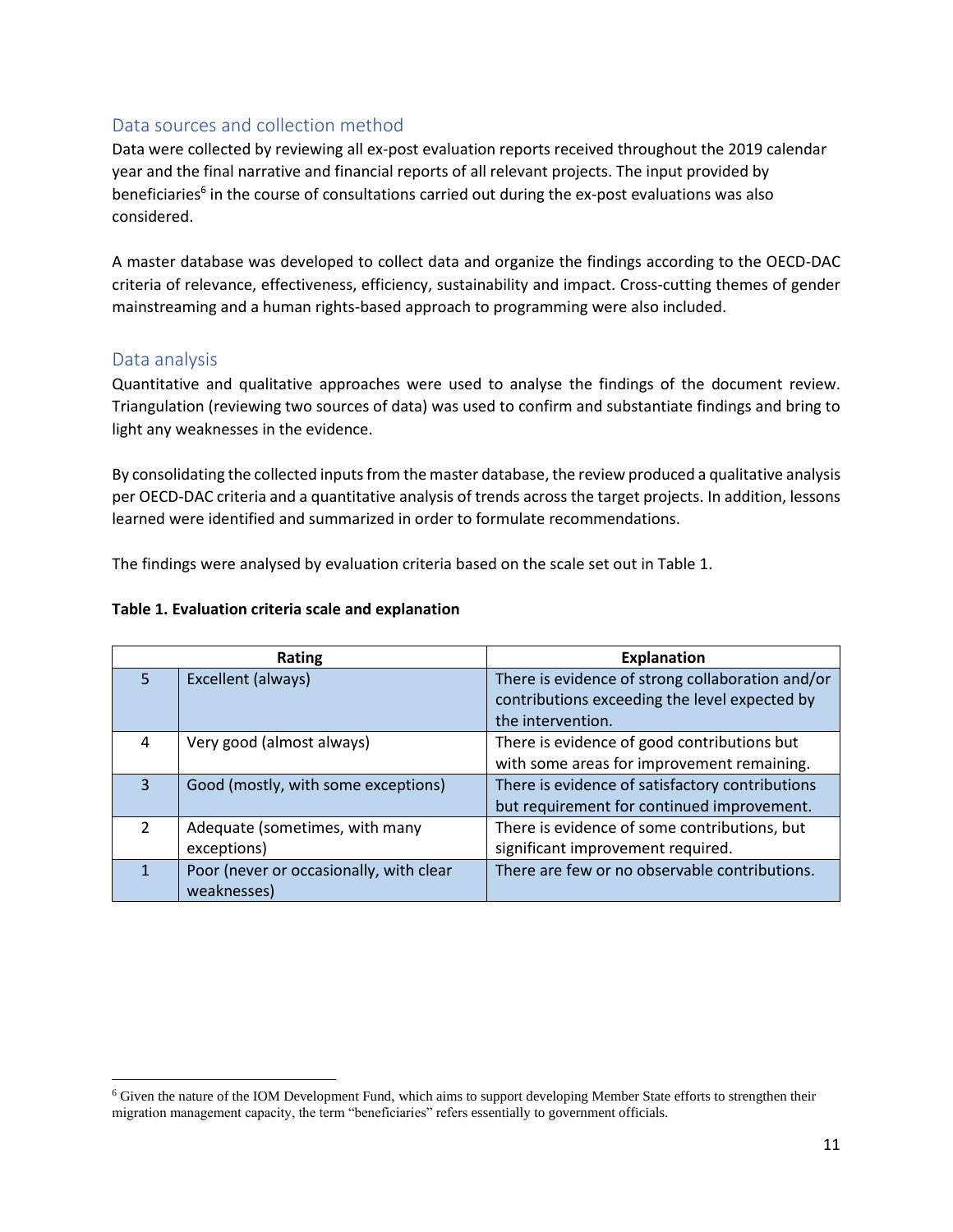## <span id="page-11-0"></span>Limitations and mitigation strategies

The following limitations were identified:

- The review was conducted rapidly, over a short period of time (15 days);
- The evaluations varied in scope (while some covered the five OECD-DAC criteria, others only covered three or four, making it difficult to compare all the findings in a consistent manner);
- The evaluations varied widely in quality, making it difficult to identify comparable findings;
- Ex-post evaluation reports were the main source of information, as time constraints precluded the inclusion of project management teams/key stakeholders.

While the above-mentioned challenges made it difficult to ensure data coherence and consistency across the reports, efforts were nonetheless made to implement a consistent and systematic review methodology. In addition, final narrative and financial reports, along with previous reviews carried out by the IOM Development Fund<sup>7</sup>, were analysed in order to corroborate findings, cross-check their plausibility and identify common trends.

## <span id="page-11-1"></span>Findings

Overall, the target projects were found to be highly relevant, responding to the priorities and needs of the benefiting Member States and effectively helping to strengthen their migration management capacities. In general, the projects' long-term impact could be reinforced and/or significantly strengthened by sustainability measures taken by the main partners and relevant stakeholders.

## <span id="page-11-2"></span>Relevance

#### Score: 4/5

## *IS THE INTERVENTION DOING THE RIGHT THINGS?<sup>8</sup>*

*Relevance* is the extent to which the intervention design and objectives respond to beneficiaries' global, *country and partner/institution needs, policies and priorities, and continue to do so if circumstances change.* 

*"Respond to" means that the objectives and design of the intervention are sensitive to the economic, environmental, equity, social, political economy and capacity conditions in which it takes place.* 

*Relevance assessment involves looking at differences and trade-offs between different priorities or needs. It requires analysing any changes in the context to assess the extent to which the intervention can be (or has been) adapted to remain relevant.*

<sup>7</sup> IOM Development Fund, *Report on IOM Development Fund 2018 Ex-Post Evaluations* (Geneva, 2019), *Report on IOM Development Fund 2017 Ex-Post Evaluations* (Geneva, 2018) and *IOM Development Fund Sustainability Review* (Geneva, 2019)*.* Available a[t https://developmentfund.iom.int/reports.](https://developmentfund.iom.int/reports)

<sup>8</sup> Unless otherwise stated, the texts in the boxes in this section are drawn from the updated set of definitions and principles recently approved by the DAC Network on Development Evaluation for its evaluation criteria (available at [https://www.oecd.org/dac/evaluation/daccriteriaforevaluatingdevelopmentassistance.htm\)](https://www.oecd.org/dac/evaluation/daccriteriaforevaluatingdevelopmentassistance.htm).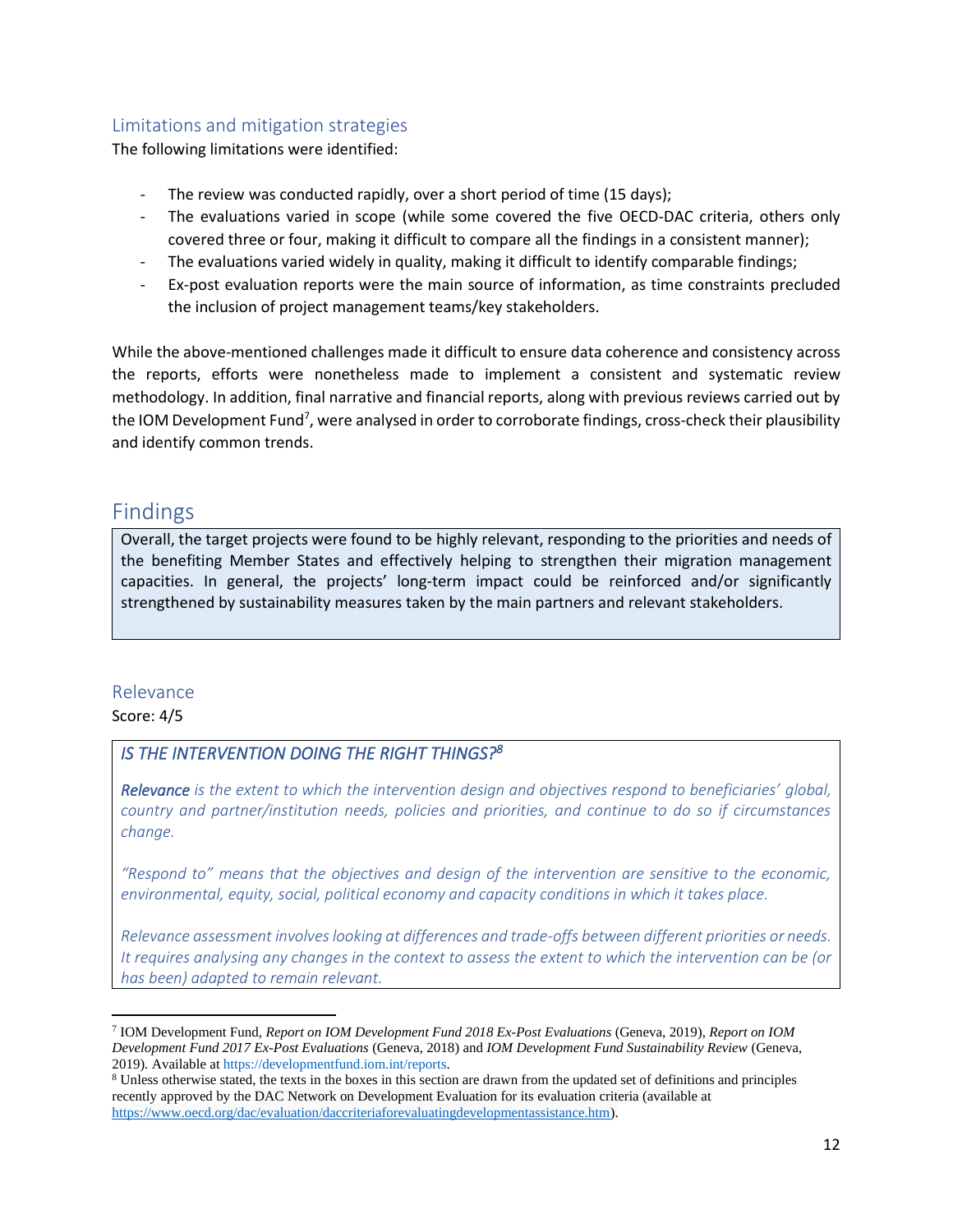*In evaluating the relevance of a programme or a project, it is useful to consider the following questions:* - *To what extent are the objectives of the programme/project still valid?*

- *Are the activities and outputs of the programme/project consistent with the overall goal and attainment of its objectives?*
- *Are the activities and outputs of the programme/project consistent with the intended impact and effects?*

Overall, all the target projects were found to be highly relevant to the needs of the beneficiary countries. In most cases, they were implemented in direct response to prior needs assessments carried out using a participatory approach and therefore addressed identified gaps in migration management governance. They were closely aligned with national and regional priorities and strategies. They were also relevant visà-vis national legislative frameworks and the most recent policy developments.

In most cases, the projects led to an enhanced sense of ownership, as the beneficiaries were consulted during the needs assessments (either before the project started or during the first months of implementation) and directly involved in implementation. Projects involving in-depth stakeholder consultation were also found to be more likely to be sustainable in the future. In light of this, and keeping in mind the sometimes difficult dynamics of the target beneficiary groups and the evolving nature of migration-related issues, the projects demonstrated good levels of flexibility. Indeed, their relevance to key stakeholders was often enhanced by reviewing the results matrices (adding one or several activities at the request of the beneficiary agencies and/or modifying the modalities of existing ones).

With regard to logical framework design, although activities and outputs were found almost always to be consistent with the project's intended impacts and effects, inconsistencies were found in almost all of the results matrices. In many instances, the indicators were not SMART, leading to difficulties in monitoring project progress and/or capturing certain impacts. The formulation of outputs and outcomes was not always aligned with IOM Project Handbook guidelines, occasionally causing confusion about what was really expected from the project in terms of institutional and/or behavioural change. In a related finding, explicit theories of change – which serve to explain how and why a set of activities and intended results will bring about the changes the project seeks to achieve, and analyse whether the hypotheses and assumptions are or remain valid – were generally absent. In addition, in a few instances the overall project objectives were found to be formulated relatively ambitiously, creating high expectations from the target beneficiaries and potentially affecting IOM's capacity to deliver. Despite these drawbacks, the projects were logically developed overall, with activities leading to the delivery of outputs and outputs leading to achievement of outcomes.

The projects often responded to the national, regional and global needs of governments and partners, providing capacity-building and opportunities to raise awareness and discuss migration management issues and policy strategies. In addition, all the projects were aligned with the IOM Migration Governance Framework<sup>9</sup> and the United Nations Sustainable Development Goals<sup>10</sup>. The projects were most often, and

<sup>9</sup> Available at [https://www.iom.int/sites/default/files/about-iom/migof\\_brochure\\_a4\\_en.pdf.](https://www.iom.int/sites/default/files/about-iom/migof_brochure_a4_en.pdf)

<sup>10</sup> For more information, se[e https://sustainabledevelopment.un.org/?menu=1300.](https://sustainabledevelopment.un.org/?menu=1300)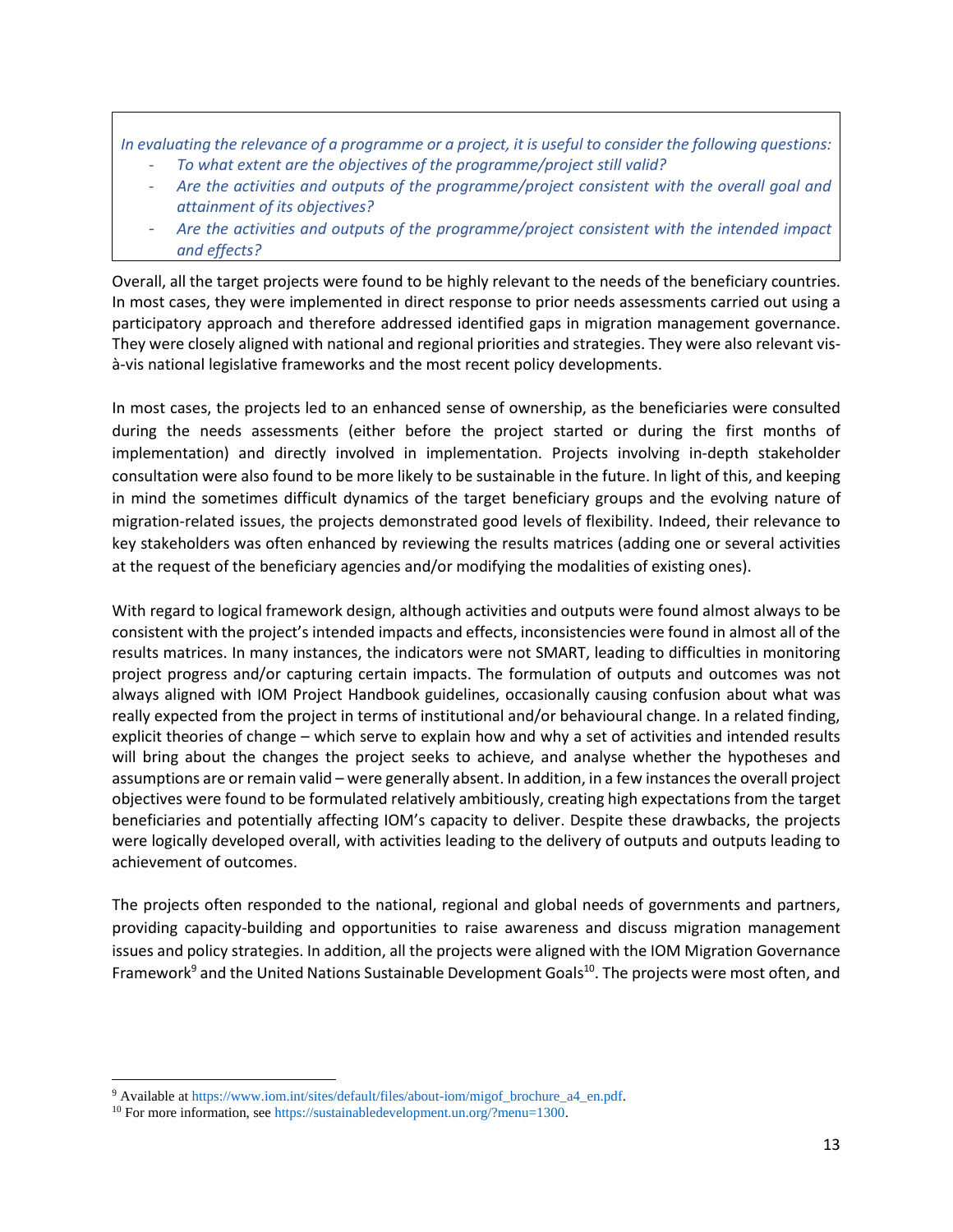more particularly, aligned with Principles 2 and 3 and Objective 1 of the Migration Governance Framework<sup>11</sup>, and with SDG target  $10.7<sup>12</sup>$ .

Last but not least, all the projects were found to be closely aligned with the IOM Development Fund's overall objective of supporting developing Member State efforts to strengthen their migration management capacity, in that they implemented an array of activities such as capacity-building workshops, awareness-raising and outreach programmes, and research and feasibility studies.

## <span id="page-13-0"></span>Effectiveness

Score: 3/5

## *IS THE INTERVENTION ACHIEVING ITS OBJECTIVES?*

*Effectiveness is the extent to which the intervention achieved, or is expected to achieve, its objectives and its results, including any differential results across groups.* 

*In evaluating the effectiveness of a programme or a project, it is useful to consider the following questions:*

- *To what extent were/are the objectives achieved/likely to be achieved?*
- What were the major factors influencing the achievement or non-achievement of the *objectives?*

Overall, the target projects achieved their intended outputs and outcomes, and the beneficiaries expressed a high level of satisfaction, particularly about capacity-building and awareness-raising activities, and opportunities to discuss migration management issues with other partners (e.g. more synergies created between and with different ministries).

The commitment and active participation of target beneficiaries in project planning and execution were found to be essential for effective and successful project implementation. In this respect, inter-ministerial coordination mechanisms and national committees (TWGs, steering/advisory committees, etc.) were of the upmost importance when it came to strengthening the beneficiaries' sense of ownership; fostering the active involvement of key stakeholders; monitoring project achievements, identifying priority areas and discussing possible adjustment measures, when necessary; creating and/or reinforcing working relationships and synergies within and among key target institutions; and paving the way for sustainable projects. When establishing such coordination mechanisms, it is important to define the roles and responsibilities of each TWG/SC member from the outset and throughout the implementation process. In some cases, the absence of clear terms of reference dampened the sense of government ownership and sparked a reactive rather than a proactive management style.

Overall, the projects' success in achieving their outcomes was often due to their capacity to be flexible with key partner institutions. This flexibility tended to involve changes in certain activities and exceptional approval of no-cost extensions, which in turn led to stronger working relationships and the delivery of higher-quality products, further contributing to the positive impact of certain activities.

<sup>&</sup>lt;sup>11</sup> Principle 2: Formulating policy using evidence and a "whole-of-government" approach; Principle 3: Engagement with partners to address migration and related issues; Objective 1: Advance the socioeconomic well-being of migrants and society.  $12$  SDG target 10.7: Facilitate orderly, safe, regular and responsible migration and mobility of people, including through the implementation of planned and well-managed migration policies.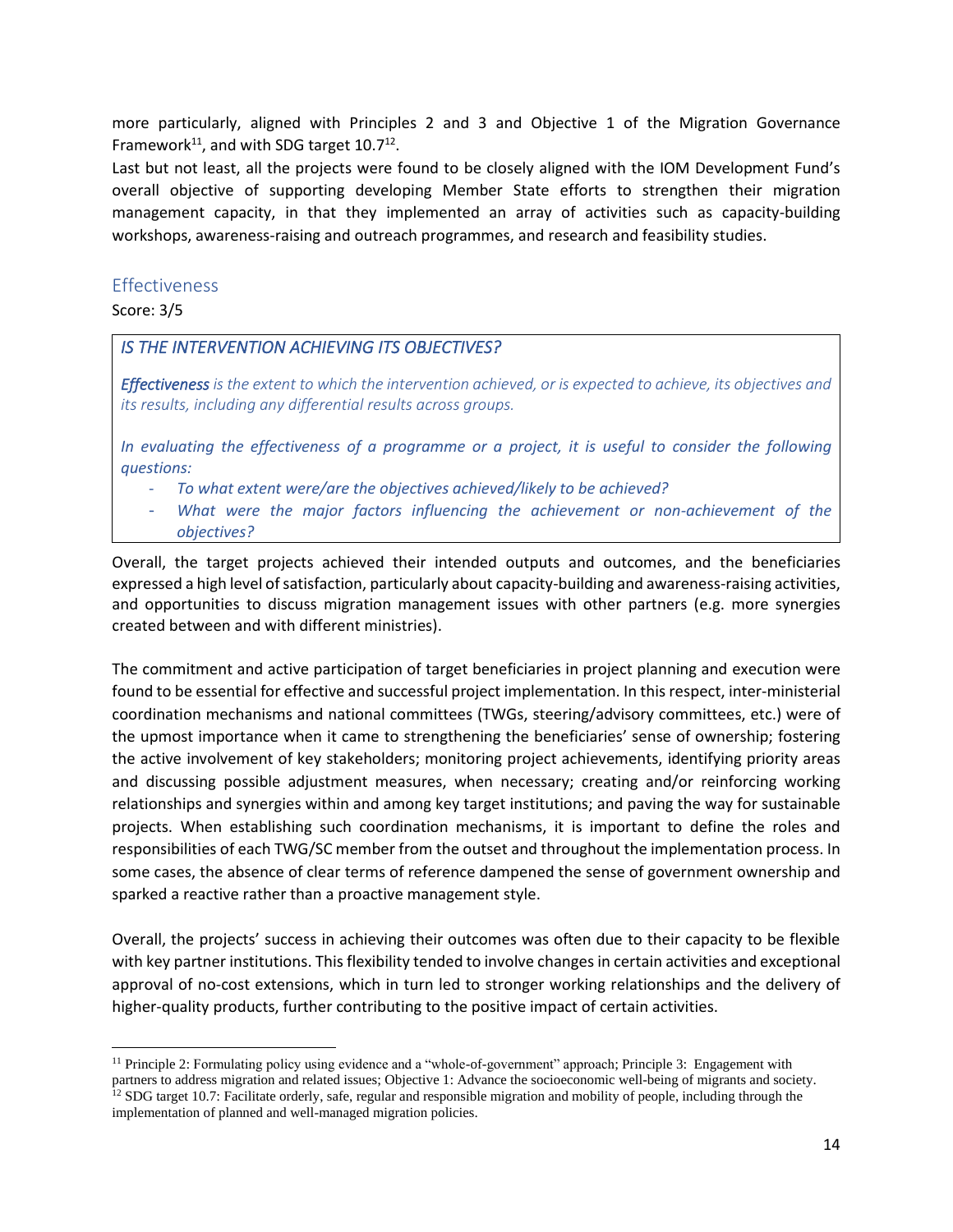When project objectives were not achieved, it was because of their overly ambitious formulation and dependency on many other complex factors, such as the country's overall socioeconomic situation, political stability, levels of health and education, and legislative framework.

In addition, a few governments reported a lack of communication and information-sharing, which, in some instances, led to misunderstandings about project objectives and made implementation difficult.

It was more difficult for regional projects to achieve all outputs and outcomes. While regional projects can be highly relevant, their management can be complicated, for several reasons.

- Not every country has an in-country management site, which makes it difficult to ensure an effective and successful working relationship with key partners in the target countries. This in turn often hampers monitoring of activities and development of timely adjustment measures, causing delays in project implementation.
- IOM lacks the human and financial resources to follow up on project implementation in beneficiary countries in which there is no in-country management site.
- It is difficult to find consensus within and among key stakeholders, leading to extensive reviews of project deliverables and consequent delays.
- The risks of political instability are multiplied by the number of countries involved.
- The existence of different political and socioeconomic contexts precludes a tailored approach to country needs and can therefore lead to delays and/or non-achievement of project objectives (e.g. regional diaspora-related projects where the level of diaspora engagement and related frameworks (existence of diaspora engagement policies) often differs from one country to another).

These factors must be taken into consideration, especially given the relatively small budgets and short implementation time frames of IOM Development Fund projects.

Another factor influencing the non-achievement of projects was linked to the validity of project design. Indeed, project assumptions were often not properly thought through, invalidating any risk-mitigation strategies that had been developed and therefore affecting the delivery of project results.

In addition, the fact that visibility was not always factored into project design and/or envisaged during implementation resulted in poor product dissemination (e.g. not all the stakeholders involved received the key project deliverables), which in turn undermined or slowed the achievement of outcomes and made it difficult for institutional and behavioural changes to take place.

The assessment of the projects' effectiveness also revealed some limitations.

- As explained above, non-SMART indicators, especially at the outcome level (e.g. the absence of a baseline, which is particularly problematic when measuring increases in knowledge) and/or indicators that were not tied to the result they were intended to measure;
- Even when some indicators were SMART, the data were not collected regularly and systematically;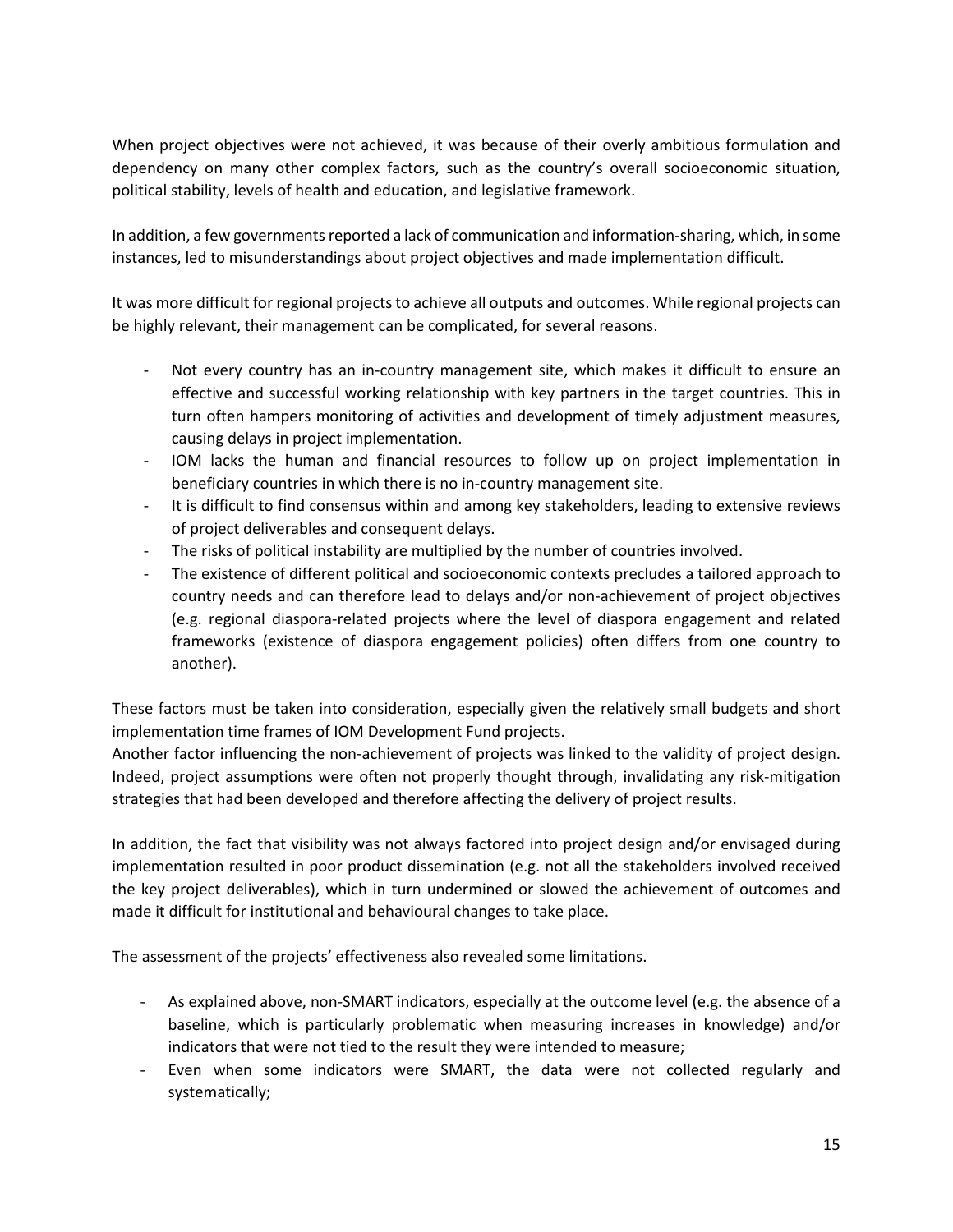- In line with the above, a lack of results monitoring frameworks to track the progress of each indicator and overall project effectiveness;
- Lack of verifiable and reliable data;
- In line with the above, rotation of IOM/government staff leading to challenges in terms of institutional memory (this was even more problematic in the case of regional projects);
- Lack of dissemination reporting strategies so as to ascertain whether relevant stakeholders were reached as originally planned;
- Too much time between project end and the ex-post evaluation (staff were unavailable and/or institutional memory had been lost, limiting the possibilities to obtain reliable data);
- A security situation that impeded data collection.

## <span id="page-15-0"></span>**Efficiency**

Score: 3/5

## *HOW WELL ARE RESOURCES BEING USED?*

*Efficiency is the extent to which the intervention delivers, or is likely to deliver, results in an economic and timely way.* 

*"Economic" is the conversion of inputs (funds, expertise, natural resources, time, etc.) into outputs, outcomes and impacts, in the most cost-effective way possible, as compared to feasible alternatives in the context. "Timely" delivery is within the intended timeframe, or a timeframe reasonably adjusted to the demands of the evolving context. This may include assessing operational efficiency (how well the intervention was managed).*

*When evaluating the efficiency of a programme or a project, it is useful to consider the following questions:*

- *Were activities cost-efficient?*
- *Were objectives achieved on time?*
- *Was the programme or project implemented in the most efficient way compared to alternatives?*

For many of the target projects, no systematic cost-efficiency analysis had been carried out; however, in general, there was good evidence suggesting project efficiency, especially in terms of the limited human resources allocated to implement the projects. The 28 target projects had a satisfactory burn rate of nearly 92 per cent (USD 4,088,952) of the total budget allocation (USD 4,452,596, see Figure 4 below).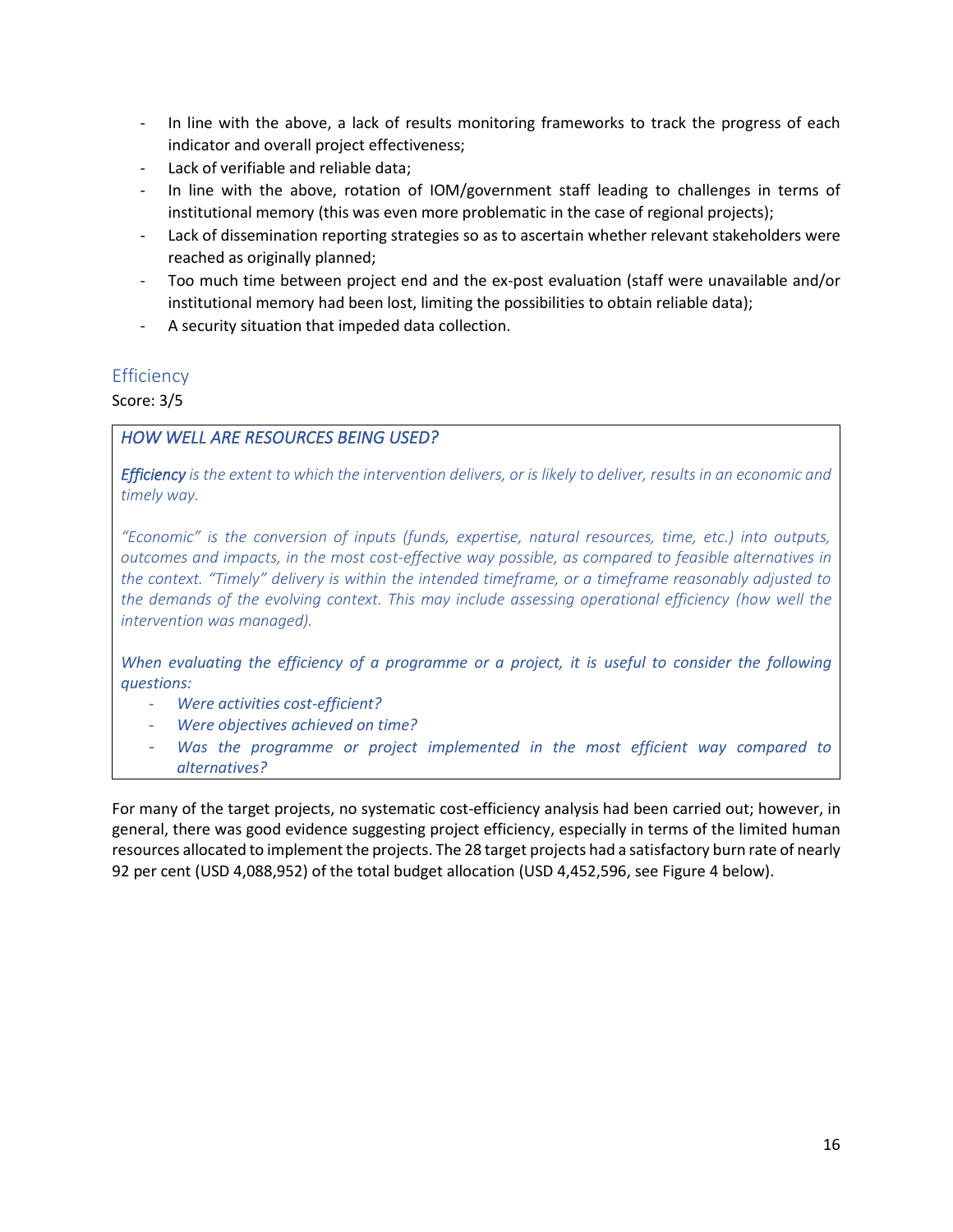



In many instances, projects created synergies and worked with key partner institutions in order to avoid duplication of efforts, reduce costs and maximize impact. This was particularly the case when coordination mechanisms were in place (e.g. interministerial steering committees where each member had a specific role and could use his/her expertise and network for the benefit of the project) and involved a multitude of stakeholders (e.g. the private sector, civil society organizations, academia). The leverage of key partners was extremely helpful and came in various shapes (in-kind contributions in the form of provision of venues, specific expertise, time and resources, use of networks, etc.). Close collaboration was identified not only as a key factor contributing to government ownership, but also as a main contributor to costefficiency.

Almost 70 per cent of the target projects requested a no-cost extension, and while this allowed them to achieve the outcomes as defined in the results matrices, it is also indicative of several underlying issues: a general tendency to underestimate the amount of time needed to achieve the project objectives; overly ambitious outcomes/objectives that make it difficult to complete the projects within the agreed time frame; and a general lack of understanding of the sometimes multiple interconnections and interdependencies between the various factors that have to come together for objectives to be met.

There were numerous reasons for delays in project implementation, as this non-exhaustive list shows:

- The time involved in identifying and recruiting high-qualified consultants;
- The consultants' lack of expertise and understanding of local contexts;
- One management site per regional project, with IOM staff therefore being unavailable in the other countries;
- The absence of data monitoring systems, leading to weak planning and forecasting;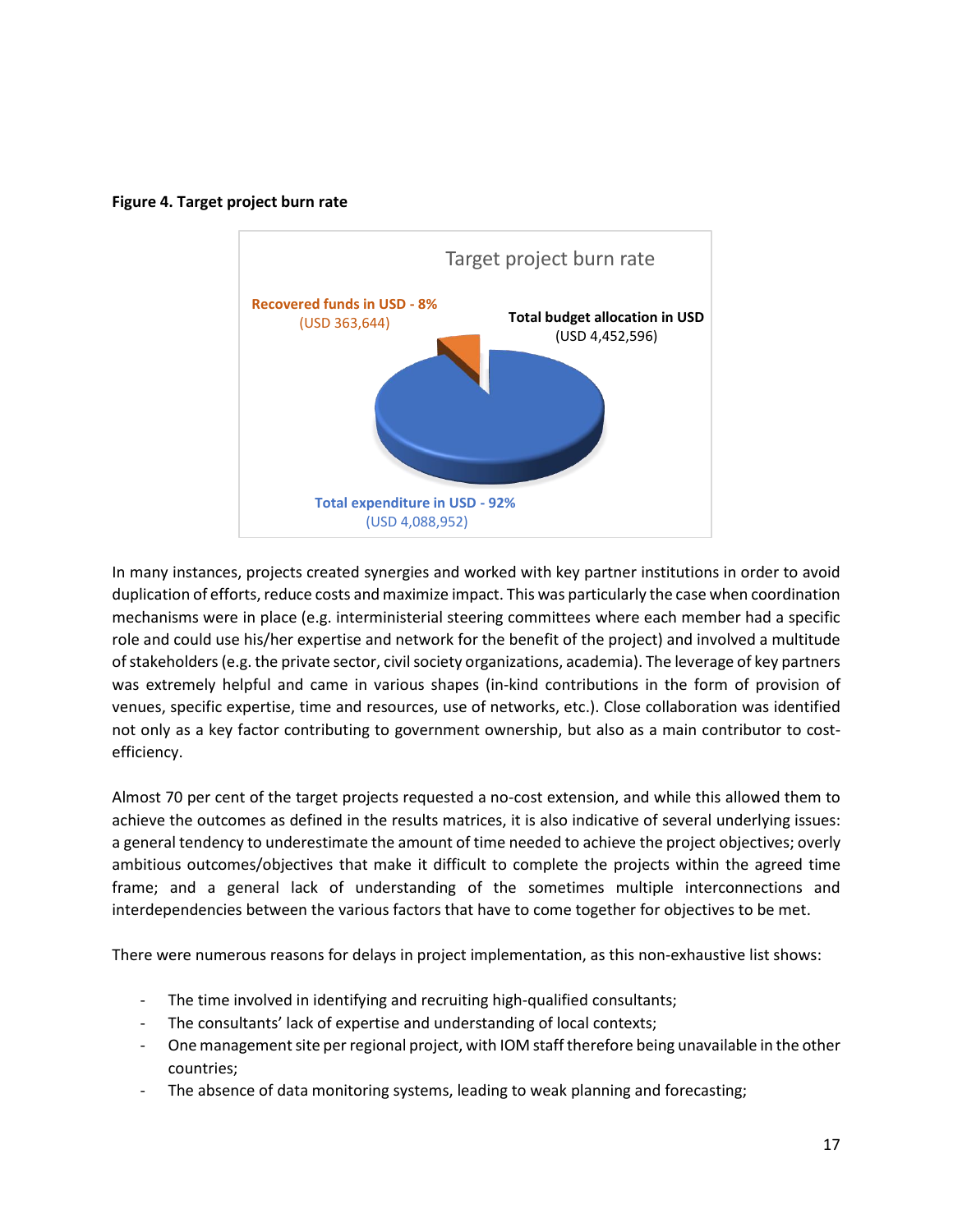- Turnover within IOM/government institutions and lack of human resources;
- Inadequate planning and/or absence of a visibility strategy leading to delays (e.g. translation, publication, official launch of project deliverables);
- Political turmoil and elections;
- National security situation and natural hazards.

The fact that all but one of the regional target projects requested a no-cost extension shows how likely a project was to encounter the above-mentioned challenges, with the absence of IOM staff members in countries without an in-country management site and the difficulty of reaching consensus among multiple stakeholders being those arising most frequently.

In instances where the projects had developed robust results monitoring frameworks and used the results matrix as a project performance tool, with targets and indicators used regularly to measure progress, project efficiency was usually found to be satisfactory (although a direct causal relationship cannot be established, such frameworks certainly appear to have improved monitoring and active follow-up of activities, leading to greater effectiveness). In addition, whenever this practice was coupled with the establishment and proper functioning of technical coordination bodies, project efficiency was more likely to be strengthened, as all stakeholders became aware of any issues and were able quickly to develop adjustment measures and/or timely risk-mitigation strategies.

Whether the project was regional or national, and despite the delays, most project activities gave good value for money. The burn rate was usually low during the first months of implementation, highlighting the need to establish coordination mechanisms, recruit one or several consultants and lay the overall foundations for successful project implementation. Efforts were usually made after the first six monthsto offset any delays. One of the key success factors was, again, the capacity to be flexible towards partners. As mentioned above, this flexibility took the form of activity adaptation, budget reallocations and/or exceptional approval of no-cost extensions. The result, in most cases, was the creation of synergies that often led to broader project expansion (e.g. additional activities, more media coverage, stronger prospects for sustainability).

Finally, it is worth mentioning that any savings made had no negative effect on attainment of the planned outcomes.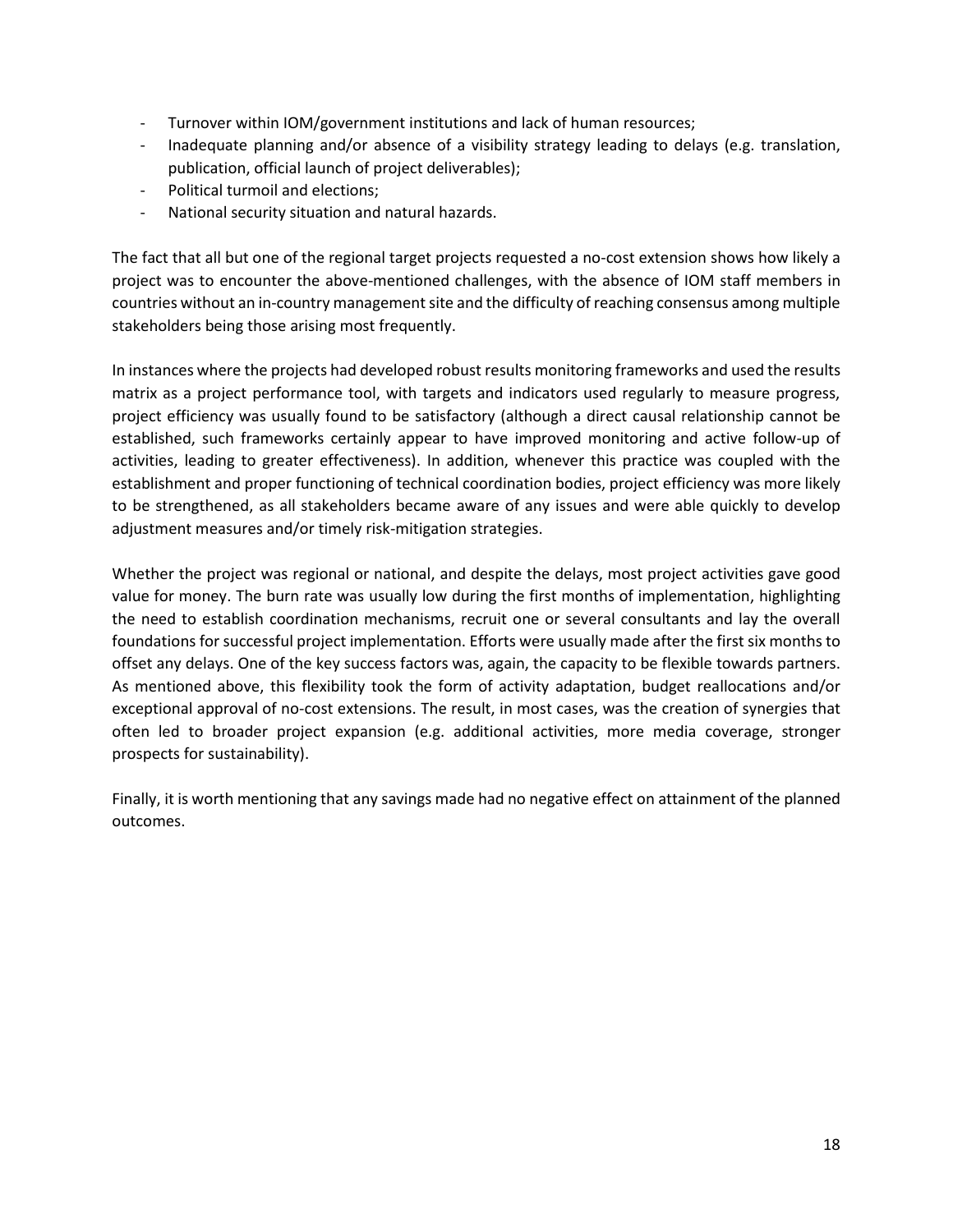# <span id="page-18-0"></span>**Sustainability**

## Score: 2/5

## *WILL THE BENEFITS LAST?*

*Sustainability is the extent to which the net benefits of the intervention continue, or are likely to continue, after donor funding has been withdrawn.* 

*It includes an examination of the financial, economic, social, environmental and institutional capacities of the systems needed to sustain net benefits over time. It involves analyses of resilience, risks and potential trade-offs. Depending on the timing of the evaluation, this may involve analysing the actual flow of net benefits or estimating the likelihood of net benefits continuing over the medium and long term.*

*When evaluating the sustainability of a programme or project, it is useful to consider the following questions:*

- *To what extent did the benefits of a programme or project continue after donor funding ceased?*
- What were the major factors which influenced the achievement or non-achievement of *sustainability of the programme or project?*

Overall it was found that the actions initiated within the framework of the target projects were not sufficiently integrated into broader processes, and government authorities were not sufficiently committed on project completion to ensure project sustainability. In many instances, moreover, the project partners found it difficult to obtain financial resources to take complete charge of the initiatives immediately after project completion. The limited availability of financial resources, political factors, government staff turnover and lack of coordination among key institutions were reported as the four main factors negatively affecting project sustainability. In this regard, it was found that IOM technical support was often needed to accompany governments after project completion.

Sustainability and/or resource mobilization strategies were often lacking in the project concept and not thought through during implementation. However, thanks to their high relevance and good overall level of effectiveness, the projects tended to act as "seed funds", igniting interest in key partners and encouraging their involvement in similar activities. Other factors of success were the early involvement and active engagement of key partners throughout implementation, which heightened the prospects for sustainability.

In many cases, the failure to plan and/or monitor product dissemination, to ensure that the project deliverables reached all stakeholders and continued to be used after the Fund's withdrawal, was also identified as a challenge.

In addition, the sustainability of any website developed by the project was often jeopardized by the lack of human and financial resources needed to keep it up to date, a shortfall in technical capacities, and the absence of government ownership.

It is worth noting that a few projects did demonstrate a very good level of sustainability. One of them, a 2013 national project entitled Education, Training and Knowledge-sharing on Migration in Tunisia*,*  resulted directly in the establishment of a Master's programme on international migration and a library after project completion. In addition, the summer school established within the framework of the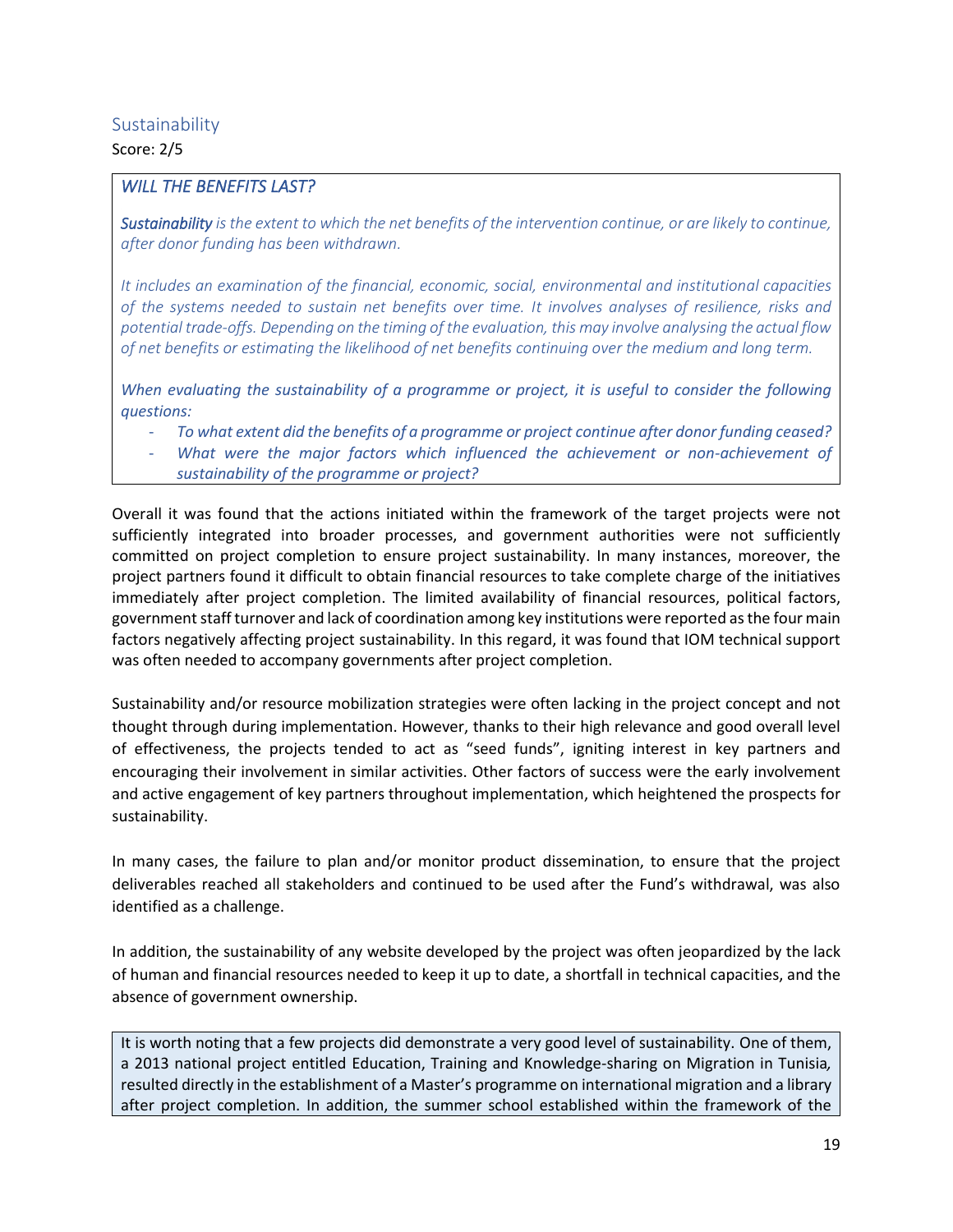project itself has become an instrumental hub for partnership and collaboration between government, academic and other institutions willing to contribute to enhanced migration management. The fifth edition of the Summer School for Migration was held in September 2019 (see [https://www.ecole-ete](https://www.ecole-ete-migration.tn/)[migration.tn/\)](https://www.ecole-ete-migration.tn/).

The following non-exhaustive list contains further examples of activities sustained after project end:

- Continuity of coordination mechanisms (e.g. TWGs, SCs) and of engagement with multisectoral partners for the purpose of reaching consensus on priority areas;
- Migration included in sectorial policies;
- Train-the-trainer capacity-building workshops included in national curriculums, knowledge acquired being used;
- National labour migration policy and implementation plan approved by the Cabinet;
- Continuation of diaspora engagement campaigns and organization of a national event aimed at involving the diaspora in national development;
- Migration profiles used by government to formulate policies;
- Lobbying activities to secure further funding.

Another example of a sustained activity relates to the 2015 project entitled Capacity-building for Diaspora Engagement in Mozambique: "The TWG established during the project has been sustained, and still meets on a quarterly basis, even a year after the project ended. It ensures continued dialogue and institutional coordination, thus contributing to a strong whole-of-government approach." *National monitoring and evaluation officer*

"What one once learns is difficult to forget."

*Border official during a focal group discussion*

## <span id="page-19-0"></span>Impact

Score:  $n/a^{13}$ 

## *WHAT DIFFERENCE DOES THE INTERVENTION MAKE?*

*Impact is the extent to which the intervention has generated or is expected to generate significant positive or negative, intended or unintended, higher-level effects.* 

*Impact addresses the ultimate significance and potentially transformative effects of the intervention. It seeks to identify social, environmental and economic effects of the intervention that are longer term or broader in scope than those already captured under the effectiveness criterion. Beyond the immediate results, this criterion seeks to capture the indirect, secondary and potential consequences of the intervention. It does so by examining the holistic and enduring changes in systems or norms, and potential effects on people's well-being, human rights, gender equality and the environment.*

*When evaluating the impact of a programme or project, it is useful to consider the following questions:* - *What has happened as a result of the programme or project?*

<sup>&</sup>lt;sup>13</sup> Almost half of the target projects reported that it was too early to assess impact; this criterion was therefore not marked.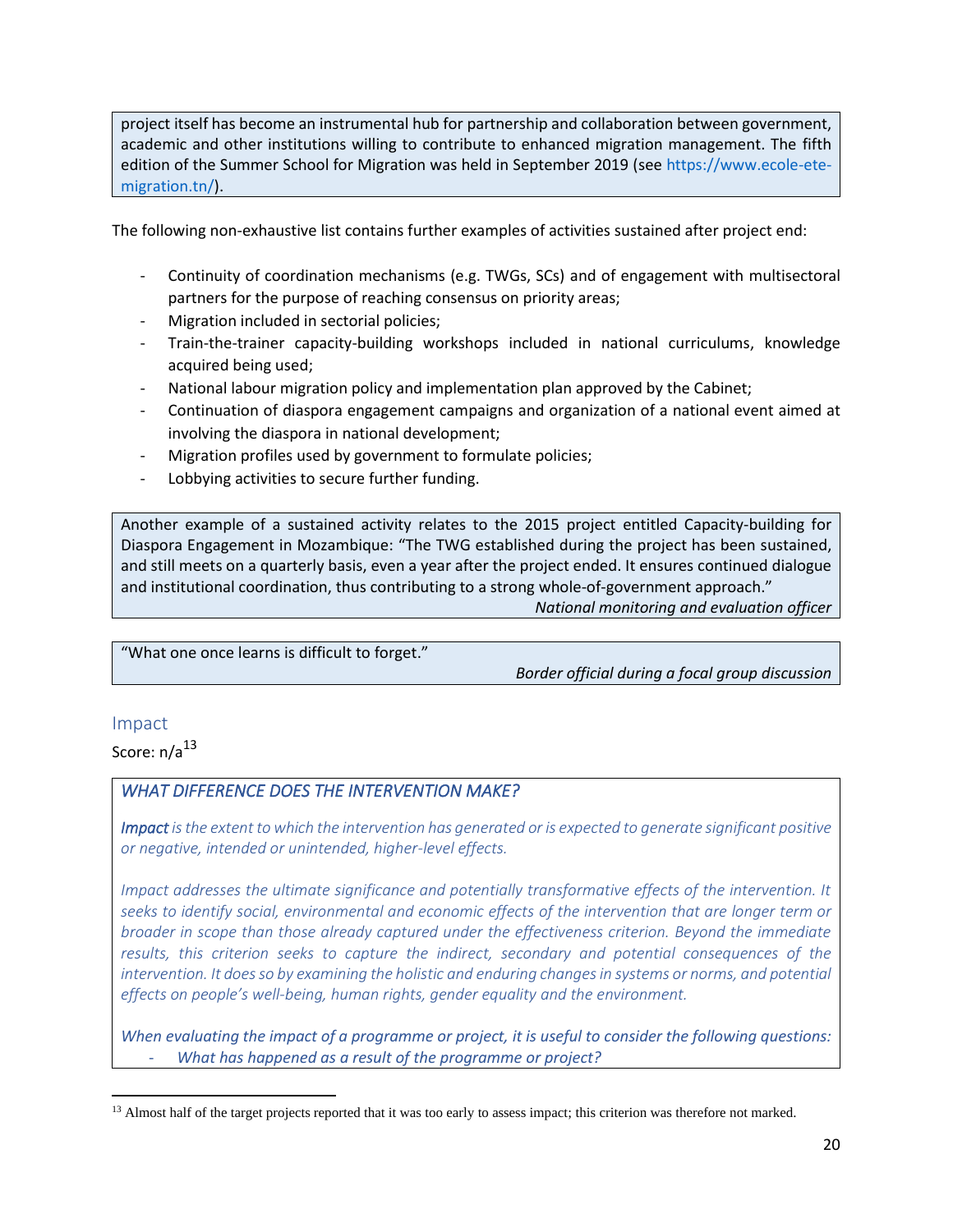- *What real difference has the programme/project made to the beneficiaries?*
- *How many people have been affected?*

While in most cases it was too early to assess long-term impact, the target projects were found to have directly resulted in numerous positive changes, for example:

- Empowerment of and reinforced coordination among key migration stakeholders;
- Migrant workers made aware of their rights;
- Detection of fraudulent documents and greater efficiency in processing documents thanks to reinforced technical capacities;
- Enhanced and coherent understanding of crisis management and assistance to migrant nationals;
- The manual and training tools on crisis management and assistance to migrant nationals made mandatory and used to build capacity in relevant government officials and staff overseas;
- Improved systematic crisis response, enhancing coordination and communication between relevant stakeholders;
- E-learning courses included in trainee programmes and made mandatory for new staff;
- Shift from a security-based approach to a more comprehensive development and human rightsbased approach;
- Regular TWG meetings to discuss migration related-priorities and needs, highlighting behaviour change;
- Publication of legacy tools (e.g. Migration Profiles, country assessment reports on the migration and environment nexus) containing good evidence and likely to influence forthcoming policies;
- Development of the CREST programme framework to help public authorities and the private sector reduce the risk of modern slavery in their operations and supply chains by raising awareness and developing practical solutions;
- Institutional structures established (e.g. directorate in charge of the diaspora within the Ministry of External Relations).

An example of project impact is the wide promotion of the CREST programme, which was developed as part of the project entitled Upholding the Rights of Migrant Workers in Special Economic Zones (SEZs) by Ensuring Supply Chains are Exploitation Free: Viet Nam, Cambodia and Lao PDR. The programme, launched as a pilot, became a wide-scale initiative that enabled IOM to secure further funding.

"Keeping in mind its small scale, the project has managed to give its modest contribution to gradually start changing the mindset of local companies on the concepts of migrant workers' rights. There have been some improvements in terms of understanding some key principles of social responsibilities from the private sector side and especially from the multinational corporations, which, due also to increasing pressure from various institutions, organizations and governments worldwide, are gradually taking steps to reduce exploitation in their supply chains."

*Project evaluator*

Out of the 28 projects reviewed, only one had a negative impact, which came to light during the ex-post evaluation process: the private sector looked on IOM as a competitor when it came to recruiting staff. This was reported to the project management team for appropriate action during the follow-up phase.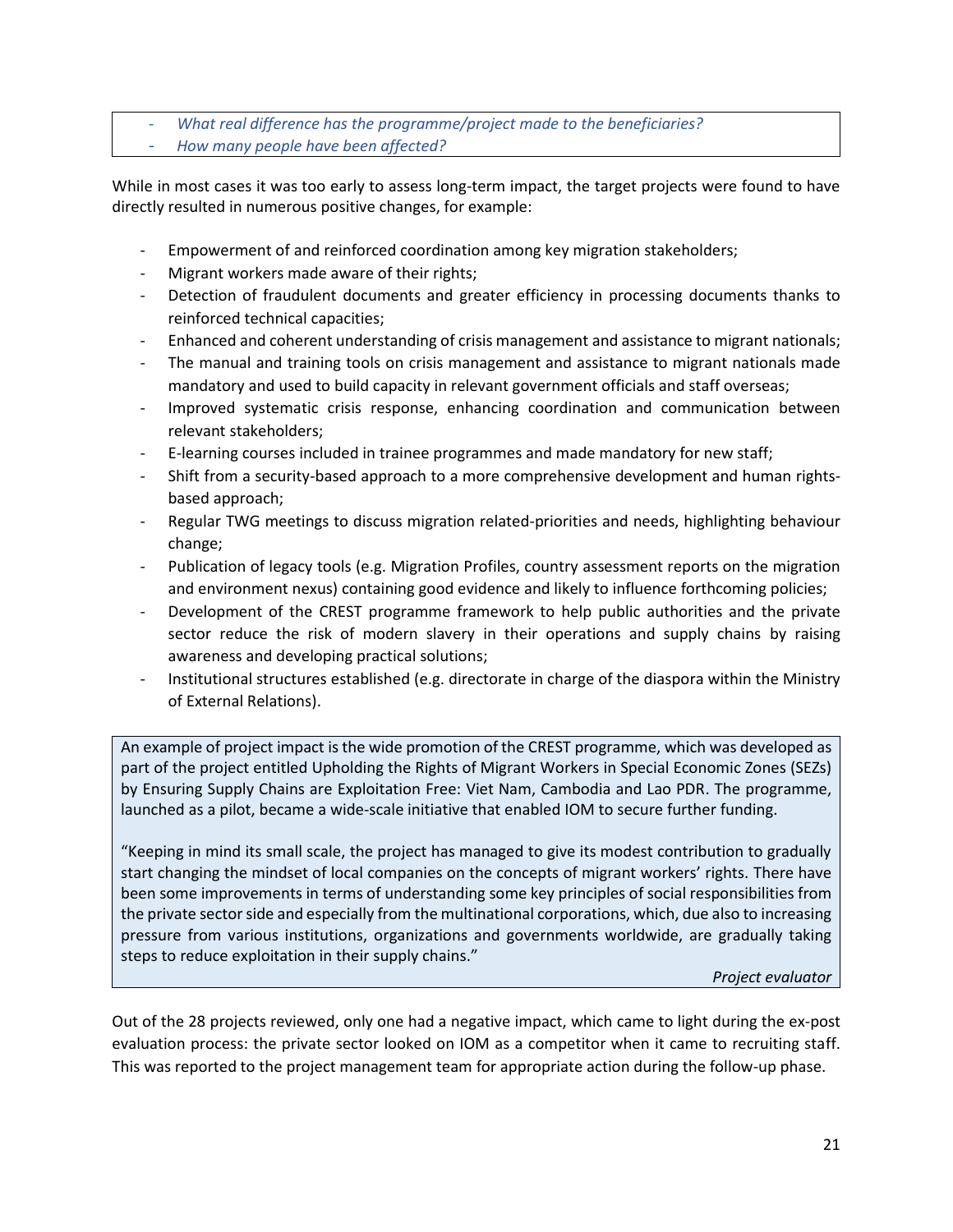In line with the challenges observed in respect of the effectiveness criterion, the impact of regional projects is somewhat harder to assess and tends to take longer to become visible. It also often differed from one project country to another, reflecting differences in the level of engagement throughout the implementation process and the non-availability of IOM staff to follow up on activities and monitor the project's progress.

Finally, it was generally agreed that the projects could have significant long-term impacts if they were further supported by sustainability measures.

#### <span id="page-21-0"></span>Cross-cutting issues

#### Score: 2/5

This section considers only gender mainstreaming and a rights-based approach to programming.<sup>14</sup>

*A rights-based approach is a conceptual framework and methodological tool for developing programmes, policies and practices that integrate the rights, norms and standards derived from international law. For IOM staff, this means, in practice, the conscious and systematic integration of rights and rights principles into all stages of the project cycle; the rights issues at stake in a particular project must thus be identified and considered throughout each phase of the project. 15*

*Gender mainstreaming is a strategy designed to address gender roles, relations/dynamics and*  inequalities in IOM programming and policies, in order to ensure that everyone benefits equally and that *inequality is not perpetuated. The ultimate goal is gender equality.<sup>16</sup>*

In general, while the project documents made no explicit mention of mainstreaming human rights, project objectives, outcomes and outputs were all inherently linked to protecting the rights of migrants.

Between 2013 and 2015, gender was not sufficiently or satisfactorily mainstreamed in project concepts, making it difficult to integrate during implementation. The situation changed from 2016 on, mainly at the Fund's request. In addition, gender mainstreaming was often limited to disaggregation of data by sex, and/or gender-balanced participation in meetings and capacity-building events; insufficient consideration was given to other factors and to how gender roles, relations/dynamics and inequalities were addressed in order to ensure that everyone benefits and inequality is not perpetuated.

<sup>&</sup>lt;sup>14</sup> Other cross-cutting themes such as environmental sensitivity and sustainability, principled humanitarian action and mainstreaming protection into crisis response were not considered in this review. "Sustainability of project results" is, of course, considered, sustainability being one of the five OECD-DAC criteria.

<sup>15</sup> Fanny Dufvenmark, *Rights-based approach to programming* (IOM, Geneva, 2015)*.* Available at [https://www.iom.int/sites/default/files/our\\_work/ICP/IML/rba\\_manual.pdf.](https://www.iom.int/sites/default/files/our_work/ICP/IML/rba_manual.pdf)

<sup>&</sup>lt;sup>16</sup> Informal description used by the IOM Gender Coordination Unit in workshops and capacity-building activities.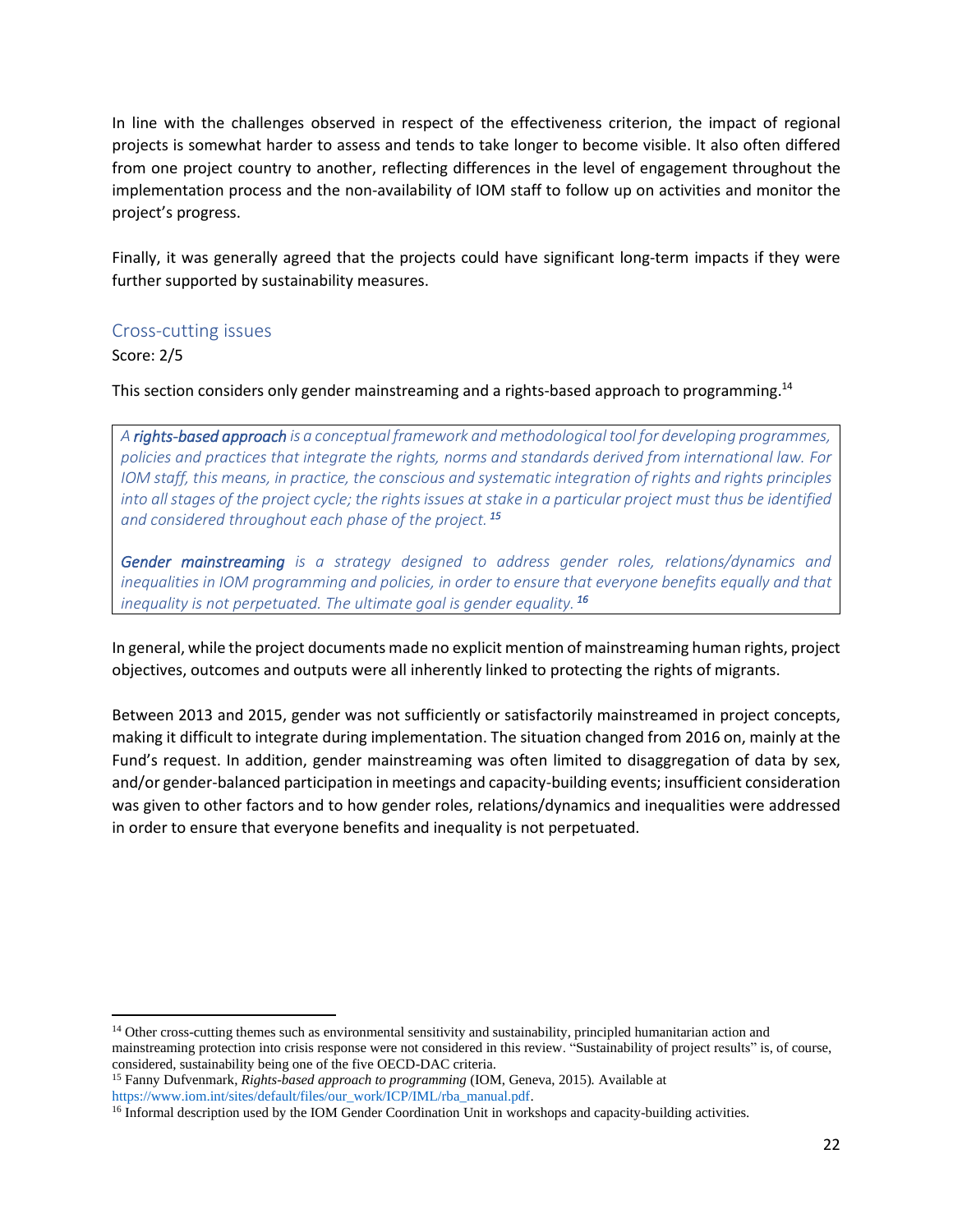# <span id="page-22-0"></span>Recommendations

## <span id="page-22-1"></span>Relevance

- $\triangleright$  Include the establishment of coordination mechanisms in the design phase to encourage ownership during and after implementation (e.g. TWG, SC, advisory committees).
- $\triangleright$  Focus on the vertical and horizontal logic of the results matrix and make sure that all indicators are in line with the specific results they are intended to measure.
- $\triangleright$  Develop SMART indicators, which are critical for monitoring and reporting on results.
- $\triangleright$  Avoid overly ambitious objectives (e.g. objectives that cover several thematic areas) and be mindful that their achievement may depend on other, external factors.
- $\triangleright$  Clearly articulate expected results in results statements (e.g. formulation of outcomes and outputs), making sure that they reflect the underlying theory of change.
- $\triangleright$  Conduct a rapid external environment analysis with a view to developing accurate risk-mitigation strategies.
- $\triangleright$  Continue to involve key project partners in project design, using a participative and coordinated approach.
- ➢ Carefully assess the viability of regional projects (e.g. number of countries involved, time frame, challenges related to remote management).
- $\triangleright$  Include a dissemination and visibility strategy in project design, to ensure that all beneficiaries are reached during implementation and that the project's results are communicated.
- $\triangleright$  Apply the lessons learned and best practices collected from previous reviews/reports.

## <span id="page-22-2"></span>Effectiveness

- $\triangleright$  Regularly monitor project progress with a view to the continued alignment of intended results and stakeholder priorities. A quick assessment of project relevance may help project managers determine whether adjustments to project design are required.
- ➢ In line with the above, develop robust results monitoring frameworks and detailed work plans to ensure proper monitoring of activities. Record progress via the Results Monitoring and MS Project modules on PRIMA for All.
- $\triangleright$  Develop detailed terms of reference when establishing technical coordination mechanisms (TWG, SC, etc.) and define the roles and responsibilities of each team member to encourage activity/project ownership.
- $\triangleright$  Ensure that all stakeholders participate actively in implementation by holding regular meetings.
- $\triangleright$  Use the regular meetings to monitor progress on activities, identify potential issues/risks and update risk-mitigation strategies and activities as required.
- $\triangleright$  Reconsider the scope of regional projects to make sure results can be achieved. Careful attention should be paid to the context in each country in order to maximize project effectiveness.

## <span id="page-22-3"></span>**Efficiency**

- $\triangleright$  Encourage in-kind contributions and active participation from partners to reduce costs.
- $\triangleright$  Develop robust monitoring frameworks and regularly monitor progress on activities and the use of financial resources to ensure adherence to IOM/IOM Development Fund financial guidelines. Regular monitoring facilitates forecasting and any adjustments needed (e.g. the inclusion of additional activities in the event that there are surplus funds; if coordinated with the Fund well in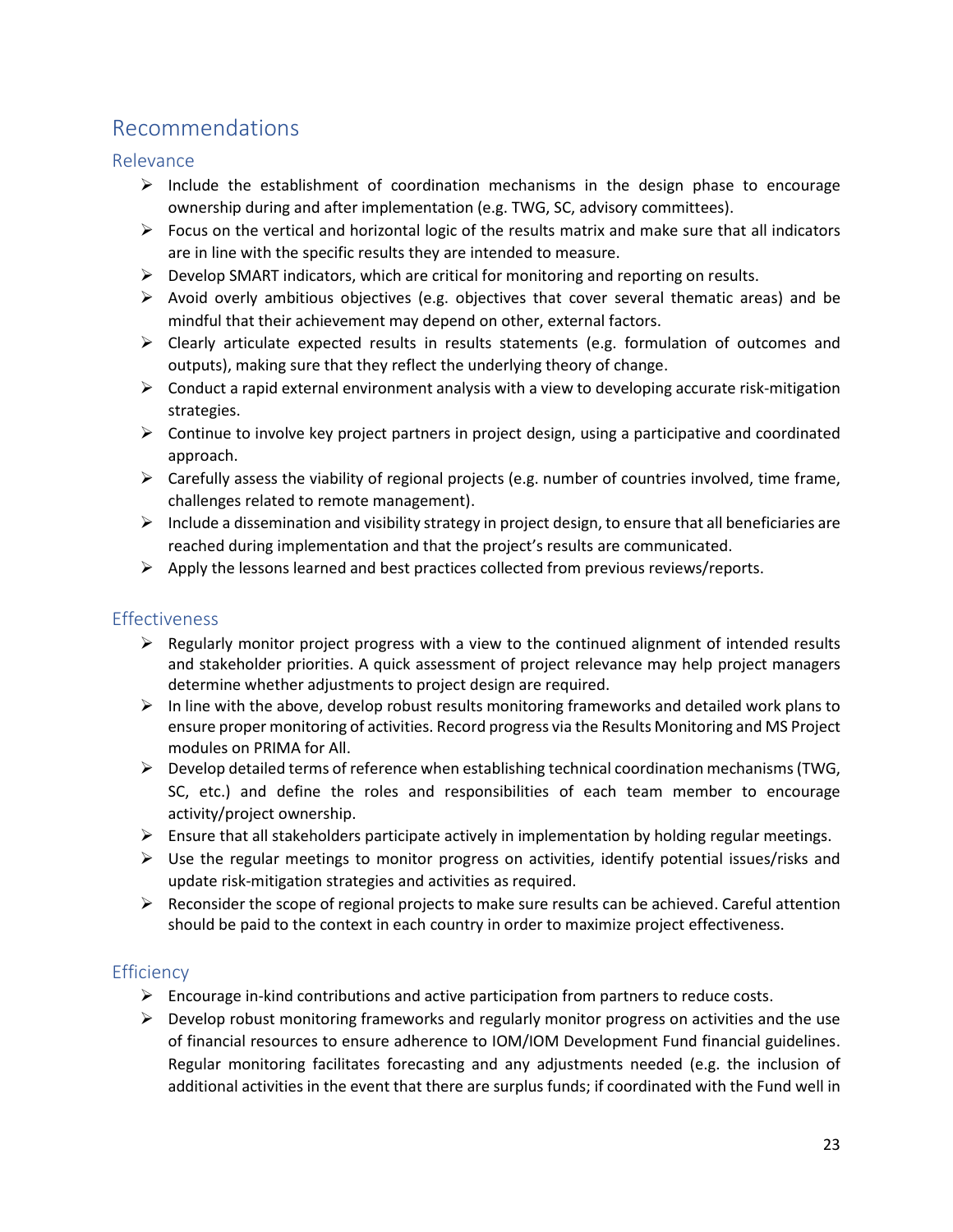advance, the reallocation of resources; steps to avoid delays in implementation and/or overspending of budget lines).

- $\triangleright$  Develop a detailed work plan for all specific activities and related tasks well in advance, in order to avoid delays.
- $\triangleright$  Carefully select consultants based on the products that they will have to deliver (e.g. local versus international) and assess the relevance of their knowledge of the local context and language.
- $\triangleright$  Carefully consider the time frame needed for all projects, especially regional ones.
- $\triangleright$  Continue to respond flexibly to partners' evolving needs.
- $\triangleright$  Encourage contributions by establishing partnerships/fostering synergies.
- ➢ Include dissemination/visibility strategies in the project design, to avoid delays related to translation and publication of final products.
- $\triangleright$  Assess whether certain activities can take place before expenses are charged/the project code is issued (e.g. setting up coordination mechanisms before the project is activated to avoid delays during the first months of implementation).

## <span id="page-23-0"></span>**Sustainability**

- $\triangleright$  Strengthen project ownership, encouraging key partners to take the lead in activities.
- $\triangleright$  Reiterate the importance and advocate for the continuation of frequent TWG/SC meetings during implementation and after project completion.
- $\triangleright$  From inception onwards, and in coordination with the main partners, involve a multitude of stakeholders(private sector, academia, NGOs, etc.) in order to encourage synergies and maximize the possibilities to secure further funding and/or continuity of activities.
- $\triangleright$  From inception onwards, think about and encourage the development of a more holistic programmatic approach, to allow synergies with broader processes and attract external donors.
- $\triangleright$  From inception onwards, carefully assess, with key project partners, the human and financial resources needed to ensure continuity of activities and develop a sound and feasible approach to sustainability.
- $\triangleright$  Update the project's deliverables to ensure that they remain relevant in the long run.
- ➢ During project design and implementation, advocate a whole-of-government approach that engages multiple government ministries and departments.
- $\triangleright$  Develop and implement a solid risk management plan to mitigate negative impacts and promote project resilience.
- $\triangleright$  For regional offices, consider establishing a monitoring unit and allocating human and financial resources with a view to providing ad hoc technical assistance to partners in need.

## <span id="page-23-1"></span>Impact

- $\triangleright$  Develop robust results matrices with SMART indicators, in order to facilitate impact assessment, especially with regard to increases in knowledge, changes in behaviour and numbers of beneficiaries.
- $\triangleright$  Involve all stakeholders and communicate the project's objectives to avoid any misunderstandings and/or unintended negative effects on project partners.
- $\triangleright$  For regional projects, involve all countries according to their specific needs and carefully follow up on all countries (not only the management site). Establish smooth and regular communication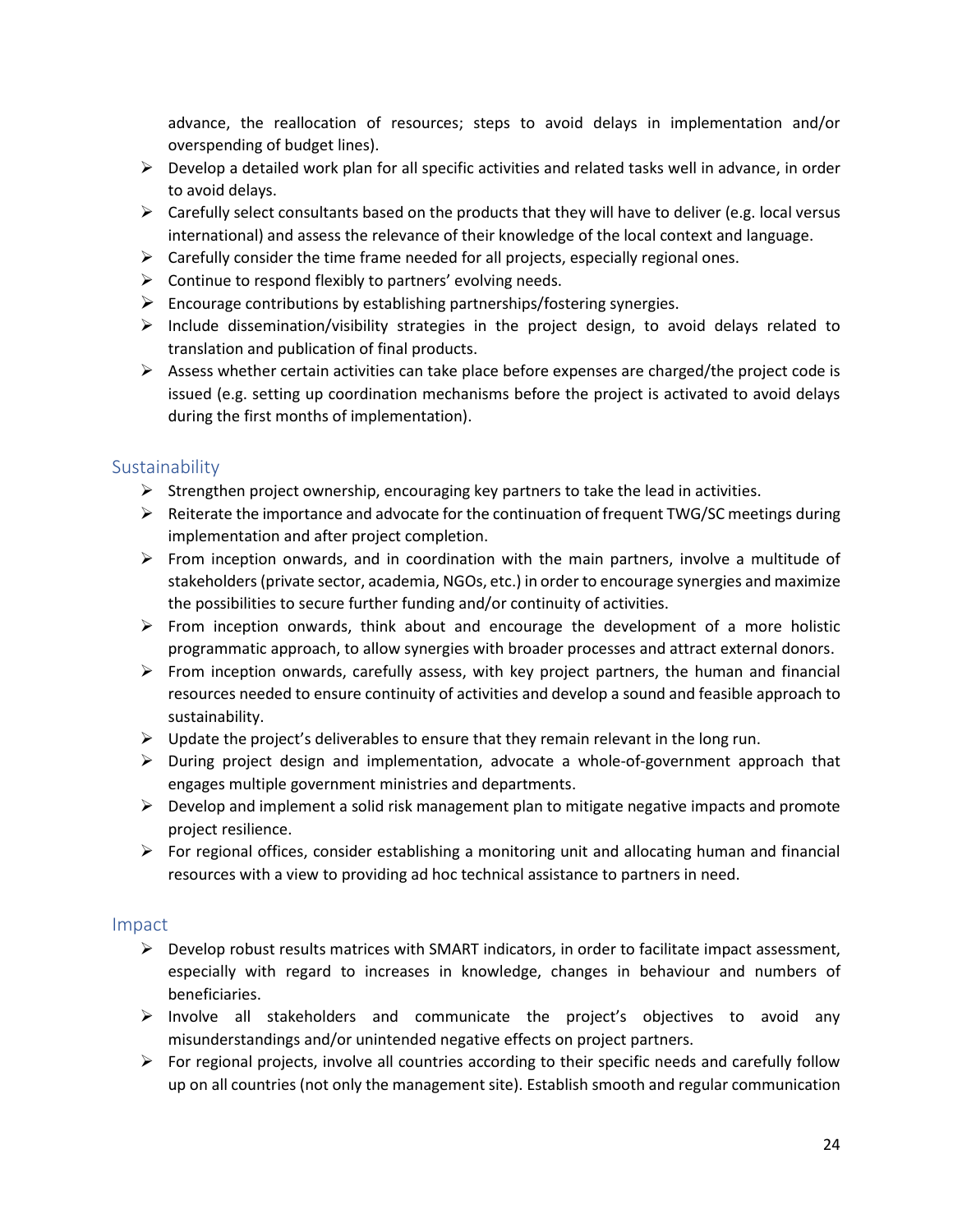systems with all, including in countries with no in-country management site, in order to maintain a close relationship with key stakeholders and avoid delays.

 $\triangleright$  Include sustainability measures as of the design phase, to allow the development of synergies during implementation and help strengthen project impact.

## <span id="page-24-0"></span>Cross-cutting recommendations

- ➢ Conduct a needs assessment during the design phase, making sure to involve all gender groups.
- $\triangleright$  Mainstream gender and a rights-based approach, adequately and explicitly, in project proposals, interim and final reports, and any deliverables. To that end, consult the handbook *Rights-based*  approach to programming,<sup>17</sup> the document entitled IOM Gender Equality Policy 2015–2019<sup>18</sup> and any other relevant documents and presentations available on the intranet.
- $\triangleright$  During implementation, include all gender groups in activities and ensure representativity among decision-makers.
- $\triangleright$  Report not only sex-disaggregated data but also the implications of project activities/deliverables for different gender groups.

## <span id="page-24-1"></span>Overall recommendations

- ➢ **For regional offices:** Strengthen IOM project development capacity, especially with regard to the design and formulation of robust results matrices and SMART indicators.
- ➢ **For regional offices:** Strengthen IOM monitoring capacity.
- ➢ **For regional offices:** Consider establishing a monitoring unit and allocate human and financial resources with a view to providing ad hoc technical assistance to relevant partners once the project is closed.
- ➢ **For regional and other offices:** Develop a readiness assessment tool that provides a comprehensive analysis of the capacity of each country and of IOM staff to undertake a given project.
- ➢ **For regional and other offices:** Apply the lessons learned and best practices collected from previous IOM Development Fund reviews<sup>19</sup>/evaluation reports to avoid repeating past errors.
- ➢ **For regional and other offices:** Encourage the use of PRIMA so that IOM offices are fully aware of programming continuity and institutional memory is maintained at the country and global levels.
- ➢ **For project developers:** During the project development phase, carefully assess, along with key project partners, the human and financial resources needed to ensure continuity of activities and develop a sound and feasible approach to sustainability.
- ➢ **For project developers:** For regional projects, factor national contexts and socioeconomic conditions into project design and align the budget accordingly.
- ➢ **For project developers/endorsers/IOM Development Fund:** Ensure that there is a clear dissemination/visibility strategy for research and investigation projects. The ultimate purpose of any research/feasibility studies should be explicitly outlined and accompanied by a dissemination strategy, which should itself be supported by a strong theory of change explaining the place of product dissemination in the causality chain to ensure the achievement of project objectives.

<sup>17</sup> See Dufvenmark, op. cit., note 15.

<sup>&</sup>lt;sup>18</sup> Available a[t http://intranetportal/Pages/ControlNo.aspx?controlNo=C/106/INF/00008/Rev.1.](http://intranetportal/Pages/ControlNo.aspx?controlNo=C/106/INF/00008/Rev.1)

<sup>19</sup> Available on the IOM Development Fund website, under the "Reports" section[: https://developmentfund.iom.int/reports.](https://developmentfund.iom.int/reports)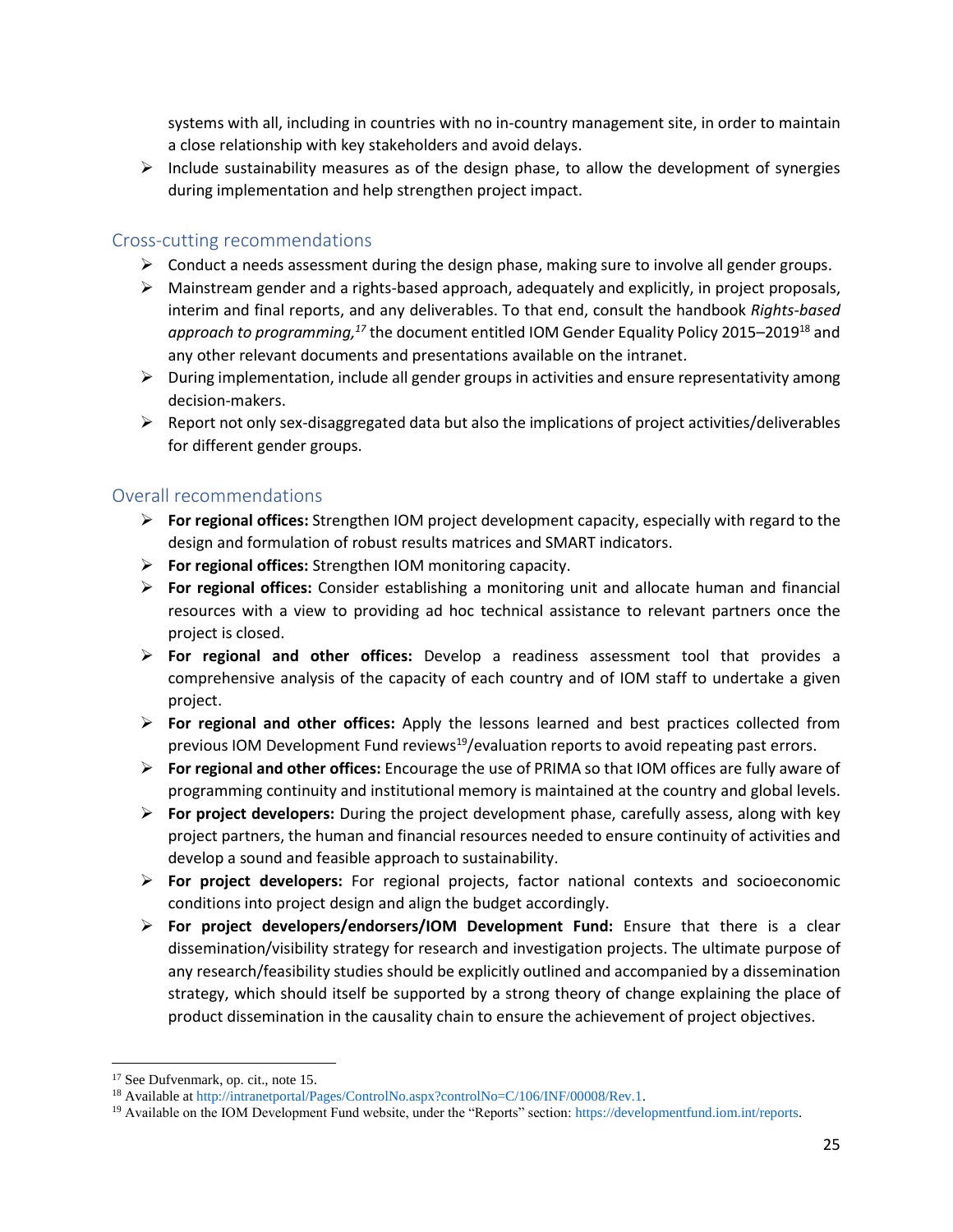- ➢ **For project managers:** Because good migration governance requires partnerships to broaden understanding of migration and to develop comprehensive and effective approaches, ensure that a variety of stakeholders provide input for and participate in project implementation (e.g. civil society organizations, private sector, NGOs, academia). Always act with due diligence in respect of the private sector, in order to avoid any issues and make sure that the company/foundation concerned complies with United Nations core values (e.g. pre-screen potential partners before making initial contact).
- ➢ **For the IOM Development Fund and Office of the Inspector General:** Make the standard Final Evaluation Report Template<sup>20</sup> mandatory to avoid variations in scope/quality and to ensure a more standardized and systematic approach to results-based management.
- ➢ **For the IOM Development Fund and Office of the Inspector General:** Encourage ex-post evaluations by thematic area within regions, in order to promote a more holistic programmatic approach.

<sup>20</sup> See IOM, op. cit., note 3, p.476.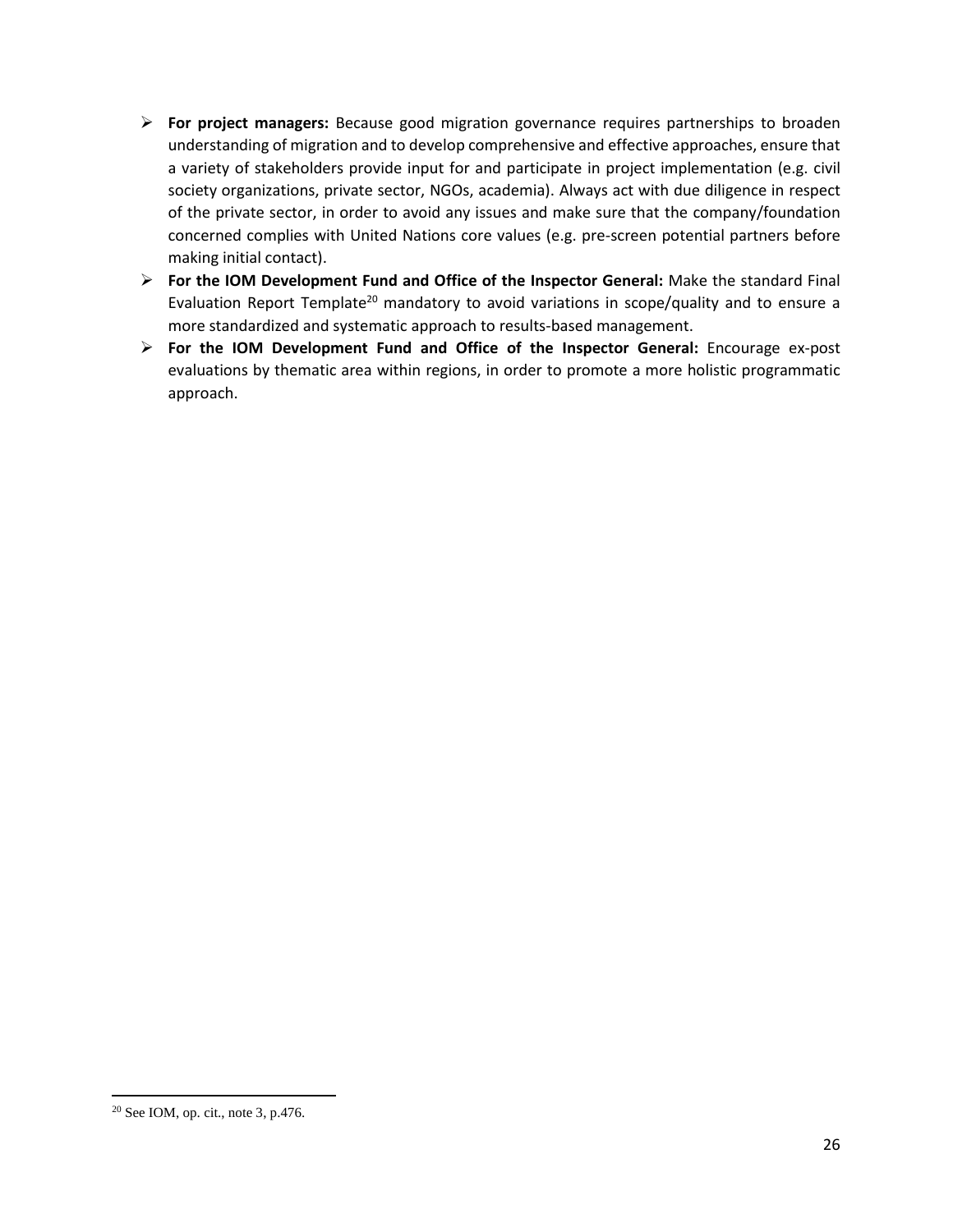# <span id="page-26-0"></span>Annex

## **List of target projects**